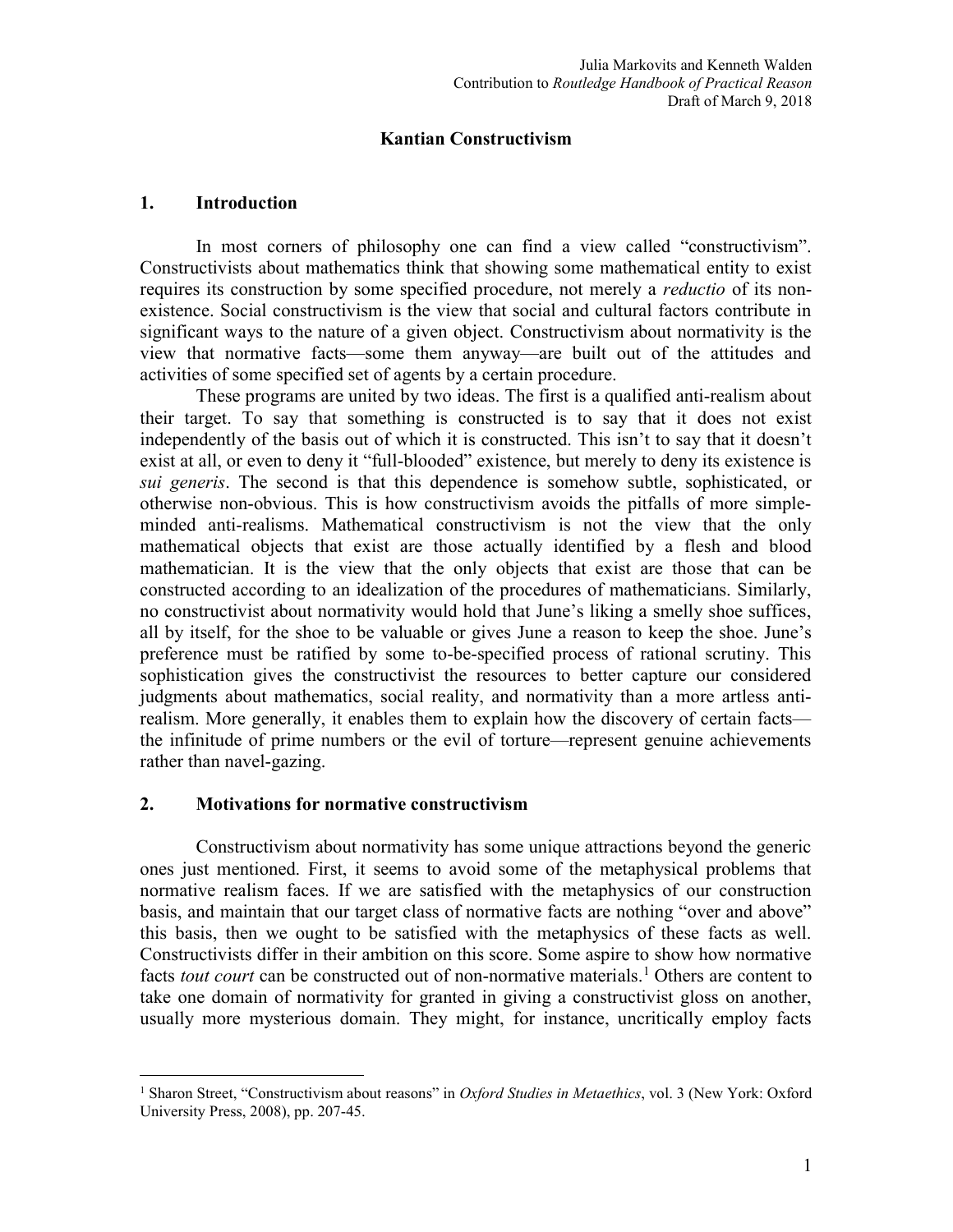about rationality in constructing moral or political facts.<sup>2</sup> Second, the dependence of the normative on our attitudes and activities that the constructivist proposes eases the threat of alienation. If normative facts are in some sense a reflection of the activity of our own practical reasoning, operating on our own antecedent concerns, then we are less likely to be "left cold" by them—than if they were grounded in lifeless parts of the world. Third, constructivism seems to capture the practicality of the normative. In construing normative facts as the result of a certain activity, it recognizes that, as Korsgaard puts it, "normative concepts are not … the names of objects or of facts or of the components of facts that we encounter in the world, [but] the names of the solutions of problems, problems to which we give names to mark them out as objects for practical thought."<sup>3</sup>

It's worth saying a bit more about these last two advantages, since some critics think they are not advantages at all. Constructivists have been accused of confusing motivating and normative reasons.<sup>4</sup> Sure, some critics say, a normative principle that did not reflect an agent's own evaluative attitudes would provide that agent with no motivating reason to comply with it, and so might not bind her, psychologically speaking. But that doesn't mean that such a principle would not bind her in the sense of presenting considerations that *ought* to move her. Perhaps coldhearted Craig will be unmoved to help suffering Sarah. Nonetheless, Sarah's suffering is a normative reason (a moral reason) for Craig to help.

This criticism is misguided. The constructivist's aim is to explain the significance of the long and imperious word used so freely in this objection—to explain what makes something "normative". To call something normative seems to suggest that it has a special "hold" over us. Why is it that certain sorts of considerations have this "hold" while others—the edicts of a bogus religion or the charges of the fashion police—do not?

When someone tells us that we've gone wrong morally or that we're behaving self-destructively, these charges seem to have a claim on our attention that a charge that we've violated the dictates of religious hokum or committed a fashion crime do not. These rules certainly *apply* to us: they are about us, and may be addressed to us.<sup>5</sup> But this is, as Philippa Foot has put it, merely a "piece of linguistic usage": we are part of the domain to which they purport application. From this linguistic fact nothing about the normative authority—the *hold*—of these rules follows.

For the realist the "hold" that normative facts have over us will be something of a brute fact. It just is the case that, e.g., the moral law has it and *Dianetics* doesn't. Someone who disputes the authority of these normative facts will find the realist's insistence on that hold to be little more than the begging of questions and the stomping of feet. The constructivist, by contrast, offers an explanation of what this "hold" comes to—

<sup>&</sup>lt;sup>2</sup> Julia Markovits, Moral Reason (New York: Oxford University Press, 2014) and John Rawls, Political Liberalism (New York: Columbia University Press, 2005), pp. 89-129.

<sup>&</sup>lt;sup>3</sup> "Realism and constructivism in Twentieth Century Moral Philosophy", reprinted in The Constitution of Agency (New York: Oxford University Press, 2008), p. 322.

<sup>&</sup>lt;sup>4</sup> See, for example, Derek Parfit, On What Matters, vol. I (New York: Oxford University Press, 2014), p. 66. For more on this charge in Parfit, see Julia Markovits, "On what it is to matter" in Simon Kirchin (ed), Reading Parfit (New York: Routledge, 2017).

<sup>&</sup>lt;sup>5</sup> Cf. Bernard Williams, *Moral Luck* (1981, p. 122).

<sup>&</sup>lt;sup>6</sup> "Morality as a system of hypothetical imperatives" reprinted in Virtues and Vices (New York: Oxford University Press, 2002), p. 160.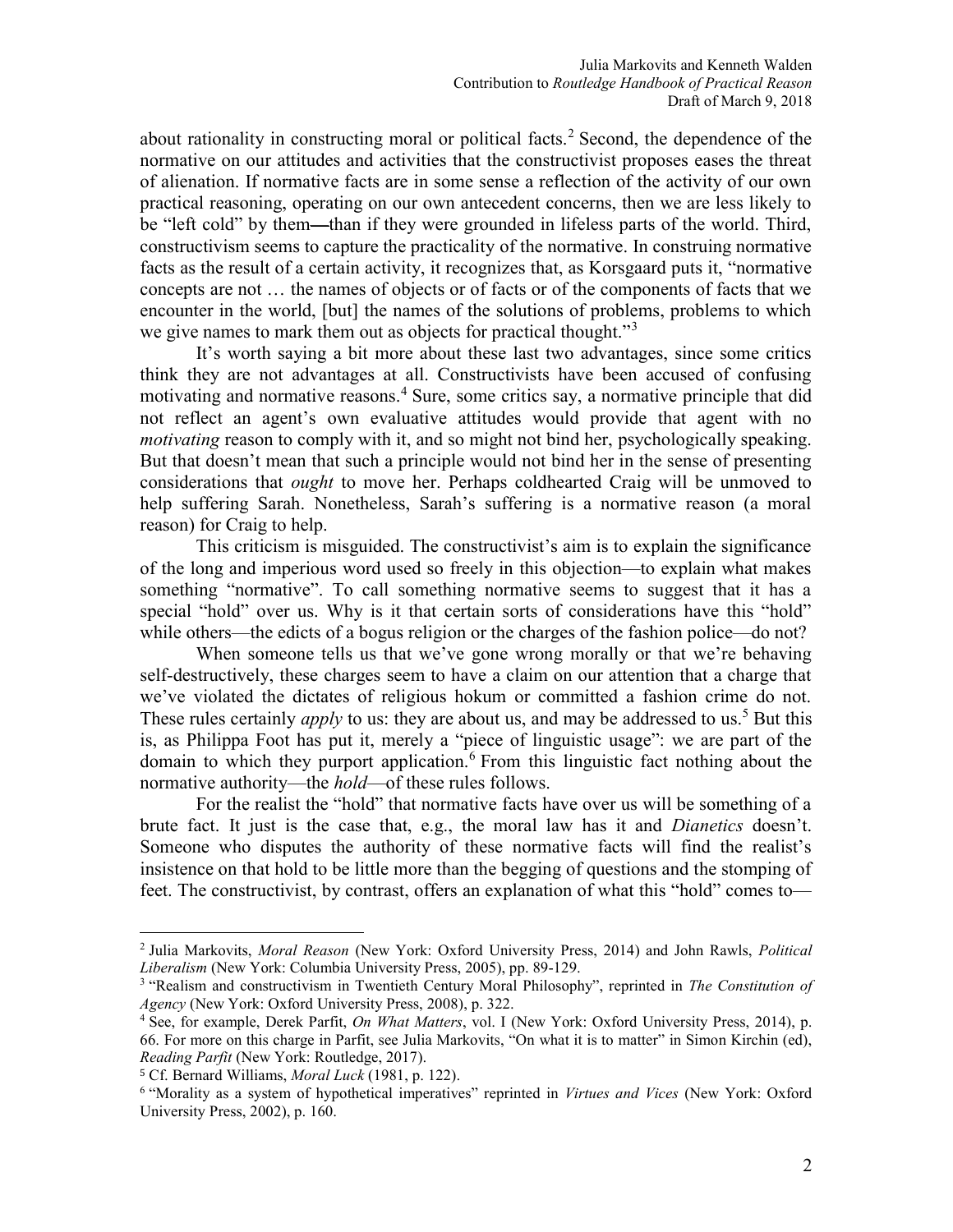an explanation that is designed to persuade the very person whom those normative facts purport to bind. Normative facts reflect the evaluative perspective of that agent, and are constructed through the activity of practical reason out of the attitudes and commitments of that agent. This connection means that these facts will "stick" to the agent in more than just a linguistic sense because they *matter* to the agent. Whether this "hold" will succeed in moving the agent remains, of course, an open question. Constructivist reasons, after all, reflect not the actual motivations of the agent, but rather those that can be constructed out of her actual concerns through the activity of practical reason. The agent may well, due to shortcomings of rationality, fail to be motivated accordingly.

## 3. Varieties of normative constructivism

Some constructivists insist that these advantages—metaphysical conservatism, non-alienation, practicality—come with costs. For constructivism to offer these benefits, it must take agent's actual evaluative attitudes as its construction basis and a thin, procedural conception of practical reason as the construction procedure. But given the wide variation in people's evaluative attitudes, such a view threatens the universality and objectivity of moral and prudential facts.

This suggests a relativism that can take one of two forms. We could say that the content of a particular normative domain, like morality, is relativized to particular agents and their evaluative attitudes. Thus morality-for-Jeff and morality-for-June could be comprised of distinct normative facts depending on Jeff and June's evaluative attitudes. If, for example, Jeff simply did not care about the interests of others, even when fully coherent, there would be no obligation to help others in morality-for-Jeff. On the other hand, we might say there is just one morality, but its authority is limited. Here Jeff might be morally obligated to help others, but this would have no more "hold" over him—entail no more about his reasons—than the canons of Scientology. It is worth giving up on such claims to the universal authority of morality, these constructivists think, for the sake of rendering moral facts metaphysically respectable, non-alienating, and practical.

Constructivists who take either of these roads are often called "Humeans". This is a nod to two Humean doctrines: a strong connection between moral judgment and contingent "sentiments" and skepticism about the powers of practical reason. Hume endorses a formal (or procedural) conception of practical reason, according to which reason tells us how to deliberate about, or with, our ends, desires, or evaluative attitudes, but doesn't tell us which of these to adopt in the first place.<sup>7</sup>

Bernard Williams is a constructivist of this Humean sort.<sup>8</sup> He writes that for some agents who are simply unmoved by moral considerations, even after we reason with them, because they lack the relevant evaluative attitudes, there may be no further resources available by means of which to somehow "stick" our moral "ought" claim to the agent; nothing, that is, "except the rage, frustration, sorrow, and fear of someone who sees someone else blandly doing what the first person morally thinks they ought not to be doing." In this instance, Williams says, "this critic deeply wants this *ought* to stick to the

 $7 A$  Treatise of Human Nature, book II, part III, section III, paragraph 6.

<sup>8</sup> So is Street.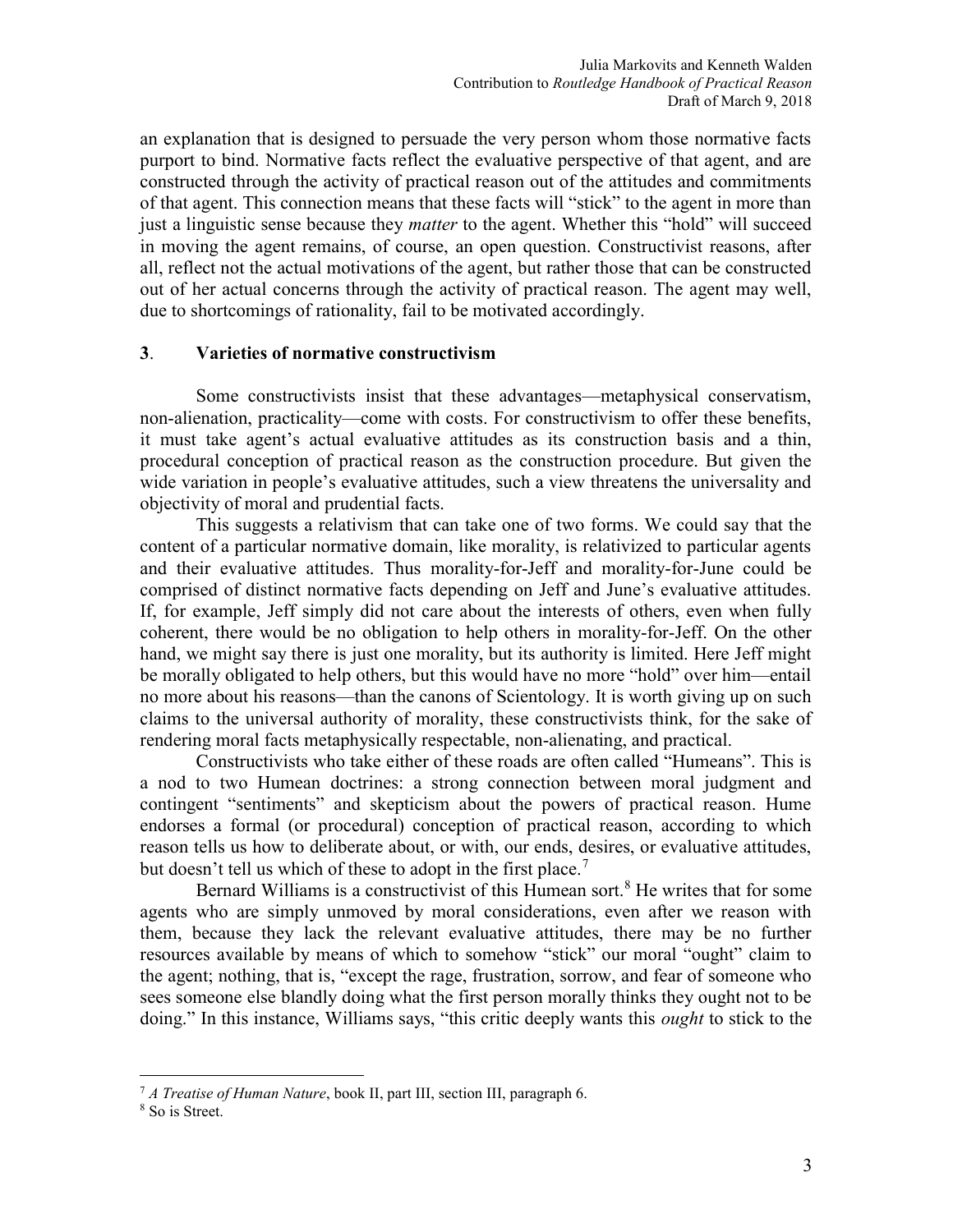agent; but the only glue there is for this purpose is social and psychological."<sup>9</sup> This glue, he suggests, is all we should be looking for. The issue is not whether our wrong-doer has normative reasons to act better, but whether we can somehow trigger his reformation.

Kantian constructivism can be understood as a response to this view. Kant (and Kantians) share Hume's (and Humeans') preference for a formal conception of practical reason. They are skeptical about the "dogmatic" use of reason, in particular the claim that moral facts can be apprehended by reason in the same way that geometrical facts (allegedly) can be. And like Humeans, Kantians are moved by the attractions of metaphysical tractability, non-alienation, and practicality. What distinguishes Kantians is their refusal to concede that these views force us to give up on a universally authoritative morality. On the contrary, many Kantians are attracted to constructivism precisely because they think it is our only hope of establishing the universal authority of morality.

Kant seems to understand universal authority to be part and parcel of our concept of morality. He begins his inquiry by asking what the "supreme principle" of morality so understood could be. Previous efforts at this endeavor, he argues, were bound to fail. Either (like Hume) they made the content of the moral law dependent on the idiosyncratic desires of the individual agent, in which case all hope for universality was lost. Or else (like dogmatic rationalists) they declared the law to be entirely independent of the wills of the agents it claims to bind. This, Kant thought, amounted to much the same thing, since a moral law that did not arise from the will of the agent could bind that agent only if the agent had some desire or incentive to comply. This brings us back, in other words, to the two forms of moral relativism described above: a desire-relativism that is built into the content of morality itself; or a morality that may be *about* all rational agents, but which has no more normative authority over them than the prescriptions of Scientology.

Far from seeing relativism as the inevitable upshot of a constructivist approach to ethics, Kantian constructivists see the answer to the moral relativist as requiring a constructivist approach. Kant saw an alternative to the Humean and "dogmatic rationalist" approaches. The supreme principle of morality, he argued, is somehow inherent in the idea of a rational will as such and will therefore be universally authoritative not because of some contingent convergence of evaluative attitudes, nor because of the authority of some fact external to the will, but because it is built into what it is to have a practical point of view. In other words, only by recognizing that "the human being ... is bound only to act in conformity with his own will, which however ... is a will giving universal law,"<sup>10</sup> can we avoid both horns of the relativist dilemma.

All this suggests a constructivist project. Discovering the "supreme principle" of morality means discovering a principle that can be constructed by practical reason as such from whatever heterogenous material humanity may furnish it with, and thus with a principle that will "stick" to agents no matter their evaluative starting points. This project, Kantians believe, is the key to a defense of moral principles that are universally binding by agents' own lights. If they are right, then the possibility of a moral law that is universal in form but which is not *alienated* from the agents it claims to bind depends on our showing how a merely formal conception of practical reason can guarantee

<sup>&</sup>lt;sup>9</sup> Williams, "Ought and moral obligation", p. 122.

<sup>&</sup>lt;sup>10</sup> Groundwork for the Metaphysics of Morals, 4:432-3.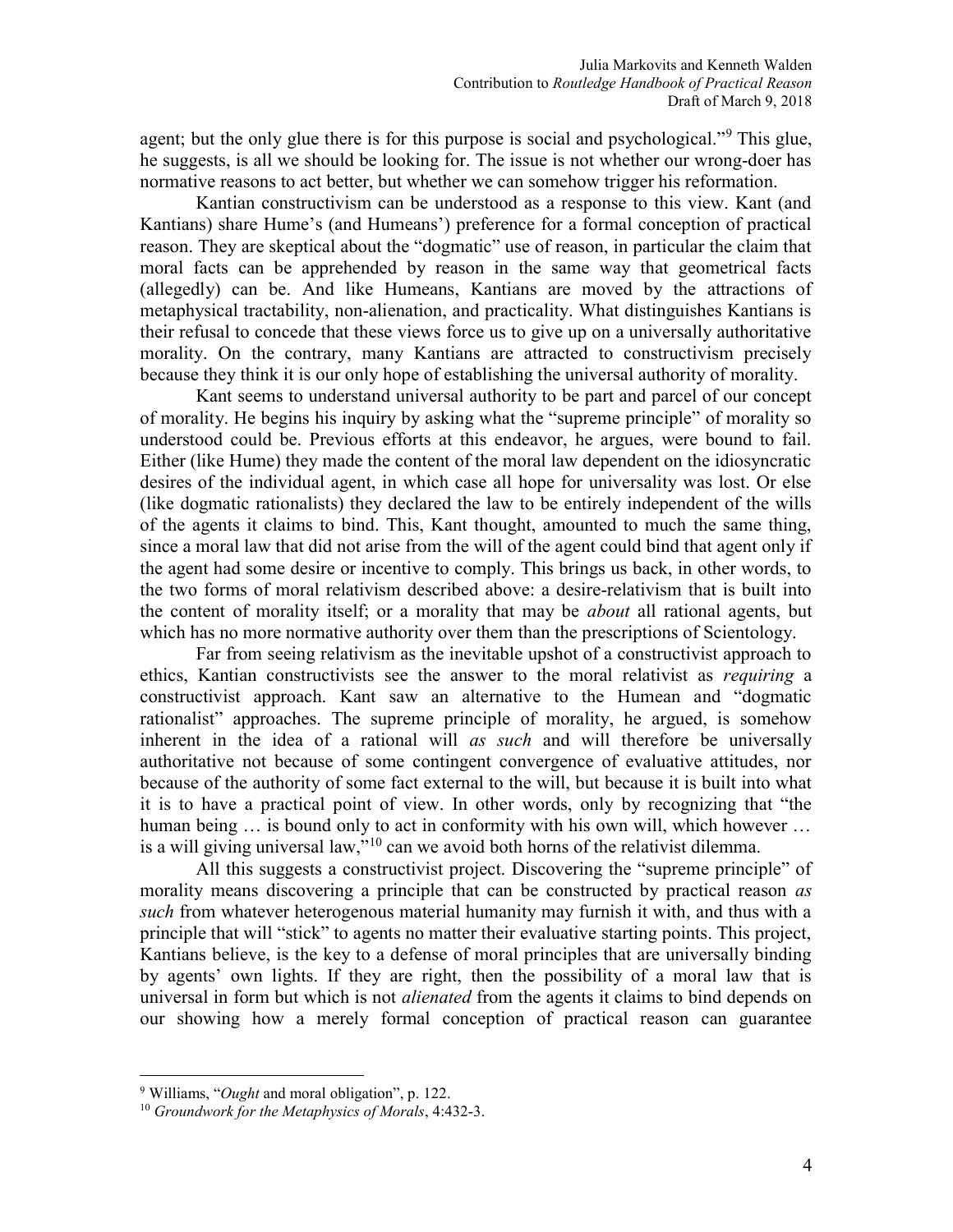convergence on a single principle by all rational creatures as they go about sifting through their endlessly diverse sets of evaluative attitudes.

This is an ambitious project, and, as always, the proof of the pudding is in the eating. Unsurprisingly, the doctrines Kantian constructivists are most interested in constructing resemble parts of Kant's own ethical system. In the following sections we canvass arguments dealing with different formulations of the moral law.

#### 4. Constructing universalizability requirements

Kant's first formulation says that you should only act on practical principles that you can also will to be universal laws. There is a relatively straightforward constructivist gloss on Kant's argument for the universal normative authority of this Formula of Universal Law. <sup>11</sup> Every practical reasoner faces the problem that is distinctive of practical reason, what amounts to a practical version of the problem of free will. Whether or not we are free in any deep, metaphysical sense, we must act under the assumption that we are free. But action is a causal process: my decision to wiggle my toe *causes* my toe to move, and that has knock-on effects throughout the whole causal order of the universe. So my action must be governed by laws because all causal processes are. But these two requirements seem to push in opposite directions, or, at the very least, they pose a problem that Kant thinks is the characteristic problem faced by practical reason. How can I act so that my action is both law-governed and free?

Suppose I make my "supreme principle of practical reason"—the principle that I employ in evaluating the suitability of all other principles—something that directs us to respond in a specified way to a specified object or end, to pleasure, a piece of zucchini, or Schubert's Trout Quintet. If my behavior is law-governed, then this principle would have to also subsume the behavior of all free and rational creatures. But this dubious. Not every rational creature will be naturally inclined to respond to zucchini or the Trout Quintet in the way I do. It's unlikely to be a fully general law about the activity of rational creatures, and it certainly isn't a law that reflects the *free* action of all rational creatures. So the idea of a principle organized around a particular object is a non-starter.

What does that leave us with? Well, Kant explains, the only suitable principle will be one that guides our action through its "law-giving form", i.e. not one that mentions a particular object, but one that requires no more and no less of us than to act on principles that *could be laws*. And that's just what the Formula of Universal Law requires; it says that our principle of action must be "universalizable". Thus this imperative has normative force for all rational creatures because it is the only adequate solution to the characteristic problem of practical reason faces, the problem of marrying freedom and lawfulness.<sup>12</sup>

What does this show? Even setting aside cavils about the argument itself, we can wonder how much distinctively moral content falls out of it. Hegel famously calls the Formula of Universal Law an "empty formalism", and it's easy to see why. Since the

<sup>&</sup>lt;sup>11</sup> The clearest version of this argument appears in the *Critique of Practical Reason*, 5:19-5:35. The reconstruction offered here takes significant interpretative liberties. On Kant's own views vis-à-vis constructivism see Patrick Kain, "Realism and anti-realism in Kant's second Critique", Philosophy Compass 1(5), 2006, pp. 449-465.

<sup>&</sup>lt;sup>12</sup> cf. Christine M. Korsgaard, *Sources of Normativity* (New York: Cambridge University Press, 1996), pp. 97-8.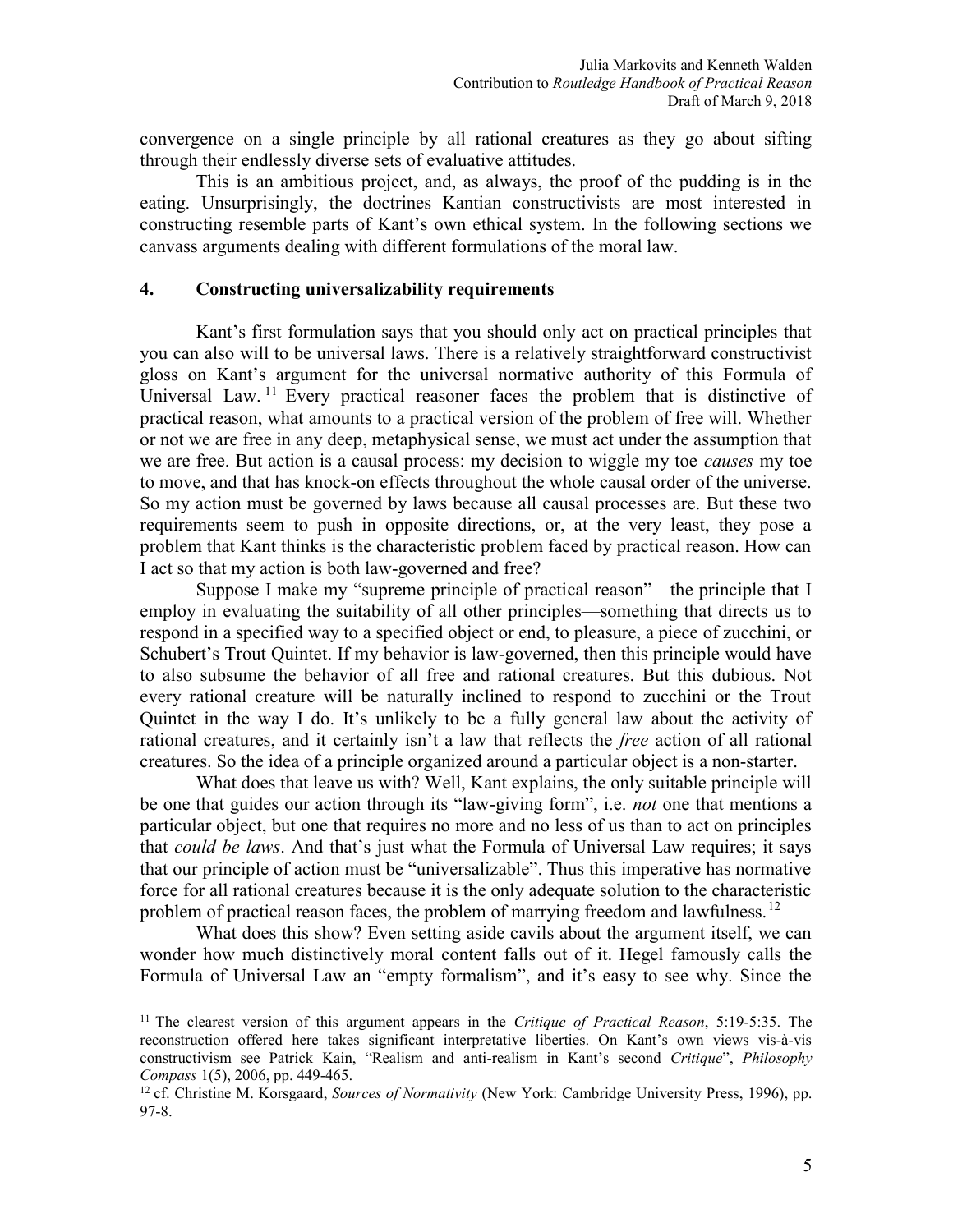argument only incorporates other people in a formal way—as things falling within the scope of a universal quantifier—it is mysterious which forms of interpersonal conduct the law will enjoin and forbid.<sup>13</sup> Kant does claim to derive particular duties from the principle, by arguing that the routine violation of such duties (as if by law) would be either impossible or defeat its own purposes. But his arguments are contentious, and his application of the principle invites a swarm of dubious results. Perfidy seems permissible so long as it is undertaken with hyper-precise principles. And benign plans may turn out to be condemned because of mundane coordination problems.<sup>14</sup>

For these reasons many Kantians think that the Formula of Universal Law requires supplementation or amplification by other parts of Kant's system. Let's turn to those.

## 5. Constructing respect for persons

The Formula of Humanity may be a more promising focus for constructivists. Kant says that all persons possess an "unconditioned, incomparable worth". This "dignity", as Kant calls it, merits a distinctive form of regard: *respect*. Most fundamentally, this means we must recognize the authority of other persons to make valid claims on us. More specifically, it forbids us from treating others as "mere means"—as things we can employ for our own purposes in complete indifference to their own capacity for rational choice And it requires us to regard all persons as "ends in themselves". (An "end" for Kant is anything for the sake of which we act, and thus a broader category than the more familiar notion of the goal an action aims to achieve. Humanity can be an end in this broader sense insofar as we can act for its sake by paying it the appropriate respect.)

Kant says that the Formula of Humanity is a requirement of practical reason as such. His argument proceeds by investigating the way that some values are conditioned on others.<sup>15</sup> It begins with optimism that some of the ends we pursue are ones we have reason to pursue:

(1) I value the ends I rationally set myself, and take myself to have reason to pursue them.

It then appeals to a constructivist-flavored premise:

 $13$  On this objection see Sally Sedgwick, "Hegel on the empty formalism of Kant's Categorical Imperative", in Stephen Houlgate and Michael Baur (eds), A Companion to Hegel (Malden: Wiley-Blackwell, 2006), pp. 265-280.

<sup>&</sup>lt;sup>14</sup> For a summary of these problems from the point of view of someone skeptical of the centrality of the Formula of Universal Law to Kant's ethics (and of the idea of "Kantian constructivism") see Allen W. Wood, Kantian Ethics (New York: Cambridge University Press, 2008), pp. 71-3.

<sup>&</sup>lt;sup>15</sup> The discussion in this section closely follows the discussion in Markovits, *Moral Reason* (Oxford: Oxford University Press, 2014), especially §5.4. Compare the (highly compressed) remarks at Groundwork, 4:428-9. For more on this argument as a reading of Kant, see Korsgaard, "The formula of humanity" reprinted in *Creating the Kingdom of Ends* (New York: Cambridge University Press, 1996), pp. 106-33, Allen W. Wood, Kant's Ethical Theory (New York: Cambridge University Press, 1999), pp. 124-32, and Jens Timmermann, "Value without regress", *European Journal of Philosophy* 14(1), 2006, pp. 69-93.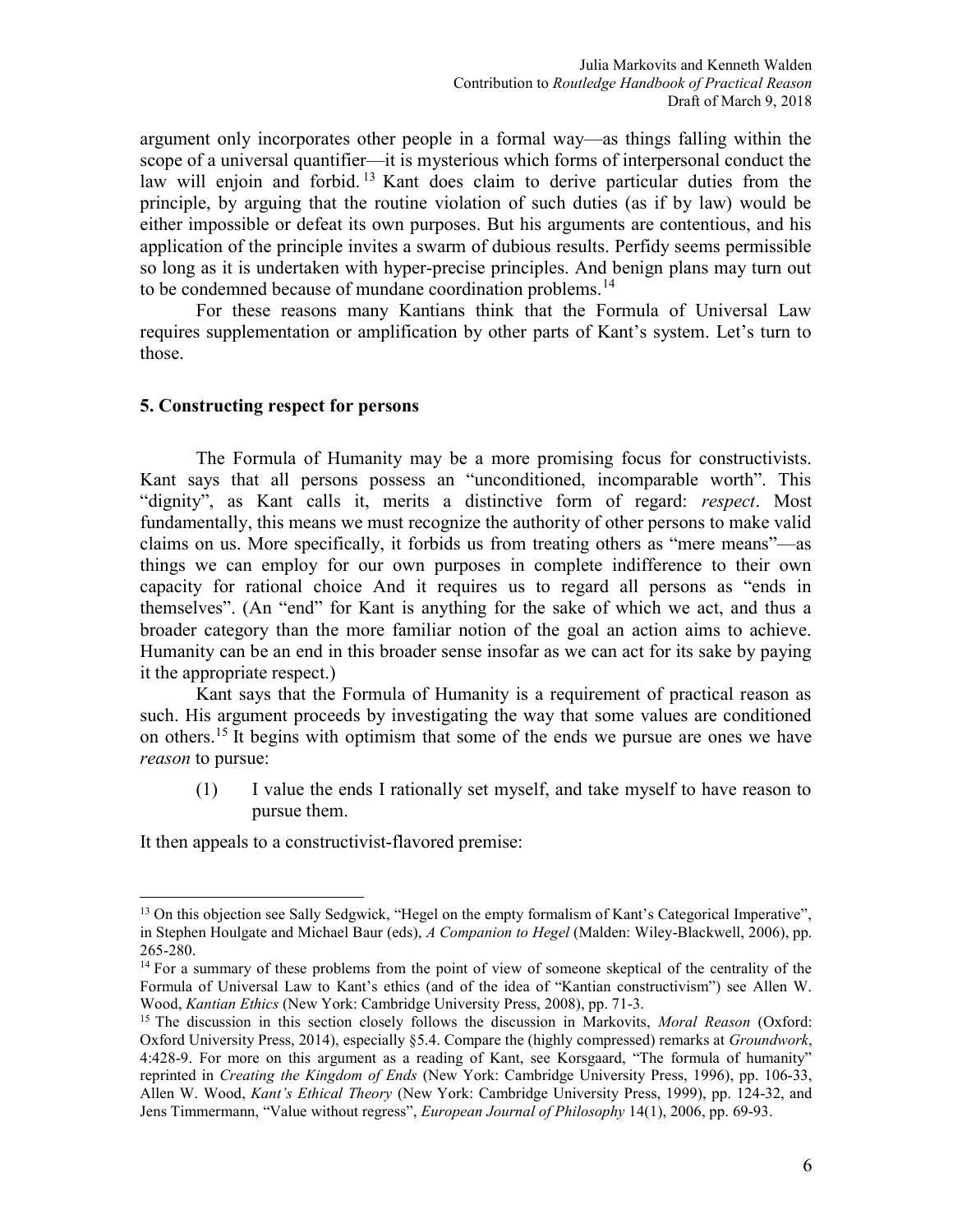(2) But I recognize that their value is only conditional: if I did not set them as my ends, I would have no reason to pursue them.

But, Kant asks, why think that we can generate reasons to promote some end just by adopting it? We must, he says, think that we have the power to confer value on our ends by rationally choosing them:

(3) So I must see *myself* as the condition on the value of my ends—as having a worth-bestowing status.

From this Kant seems to infer that we must accord ourselves unconditional worth:

(4) So I must see myself as having an unconditional value—as being an end in myself and the condition of the value of my chosen ends—in virtue of my capacity to bestow worth on my ends by rationally choosing them.

But at this step, I should also recognize that the same argument holds from your perspective, concerning your rational nature, and so consistency requires that I attribute the same worth-bestowing status, and so the same unconditional value, to *you*, and to *any* other rational being:

(5) I must similarly accord any other rational being the same unconditional value I accord myself.

Hence the formula of humanity:

l

(6) I must always act in a manner that respects this unconditional value. I must treat humanity, whether in my own person or in the person of another, always at the same time as an end, never merely as means.

As it stands, this argument raises significant worries. Rae Langton, for example, confesses a temptation to describe it as "a chain of non sequiturs."<sup>16</sup> What's irrational more specifically, irrational in the *thin, procedural* sense the constructivist relies on about simply taking each of my ends to be valuable in itself, unconditionally, and independently of my having chosen to pursue it? And even if I concede that my ends' value is somehow *conditional on me*, why conclude from this that I must have unconditional, intrinsic value? Not all sources of value are themselves valuable, much less intrinsically so. Infection makes penicillin valuable, but isn't itself valuable; the cubic press, which turns graphite into diamonds, makes carbon valuable, but is itself only instrumentally, not intrinsically valuable. Are we really to conclude that we're valuable only in the way that the press is valuable—because we turn lumps of valueless world, like lumps of graphite—into the good stuff? And it is far from clear, given what Kant has said, that I (rather than something else) must be the *ultimate* source of value of my ends, even if we concede that the source of their value is intrinsically valuable. And even if I am the intrinsically valuable source of value of my ends, what commits me to thinking you are an intrinsically valuable source of value, too?

Let's look closer at the value dependency claim driving this argument. First consider an ordinary instrumental imperative. If you want good dental health, floss regularly. It would be irrational to value the end of good dental health, but not value

<sup>&</sup>lt;sup>16</sup> "Objective and unconditioned value," *Philosophical Review* 116(2), 2007, p. 169.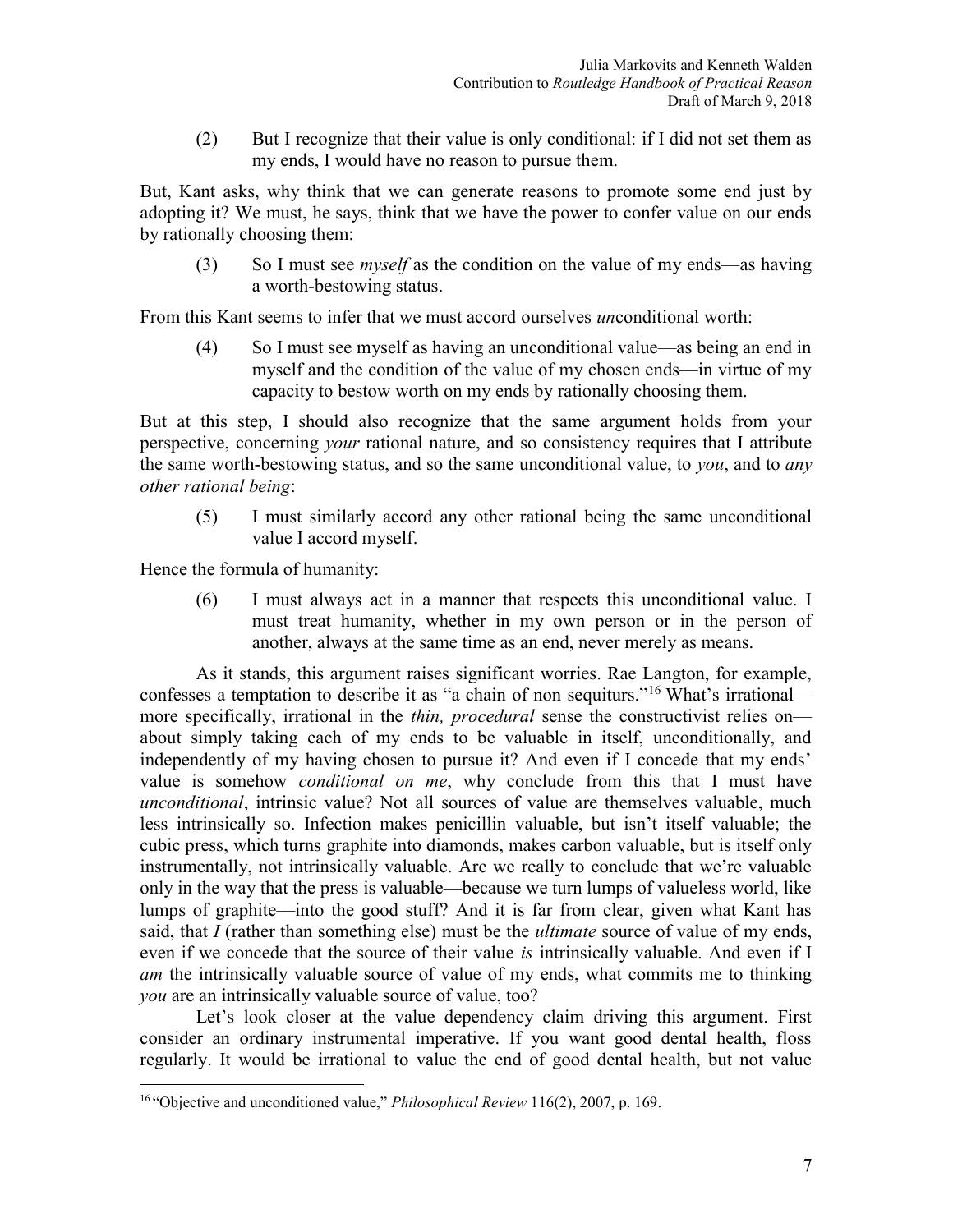regular flossing. The value of the more fundamental end implies the value of the instrumental end. Kant's argument suggests that the reverse implication may also hold: the value of an instrumentally valuable end implies the value of the more fundamental end to which it is instrumental. It would be irrational to value regular flossing without valuing good dental health (in the absence of other reasons for flossing). It would be equally irrational, Kant's argument suggests, to value my contingent (non-instrumental) ends without valuing the source of *their* value—the value of the rational nature that set them. If I'm rational, I'll value flossing because I value good dental health because I value pain prevention because I value me.

But why think that I am the only possible source of value of my contingent ends? Why can't I, rationally, just take them to be valuable in themselves, unconditionally? Let's start with the easier case: imagine a person who, when asked why he flosses regularly, responds that he does it for its own sake. And imagine that he gives a similar response when we ask him why he does all the other things he does. Such a person's value commitments would strike us as bizarre, in large part because of their total lack of internal coherence. There's just something arbitrary and dogmatic about valuing so many unrelated, unsystematic, contingently-chosen ends, without some more fundamental explanation for why they matter. Compare the epistemic case: a person who, when asked why she believes each of the things she believes, responds, "I just do." Rational people's sets of beliefs are not so piece-meal and disconnected. Their beliefs cohere and support each other. Justification may have to bottom out somewhere, but it had better not bottom out in too many unrelated articles of faith—especially not articles of faith about which there is intractable disagreement between otherwise rational agents.

One advantage of valuing humanity as an end in itself, and recognizing it as the source of the value of my other ends, is that it can bring *systematic unity* to my ends. A set of contingent ends that includes the end of humanity is rationally preferable to one that does not because it is, to borrow a term from Michael Smith, more "systematically justified". For Kant, the ideal of systematic unity—of having our ends or beliefs stand in a network of mutually supportive, reciprocally justifying relations—is one the principal aims of reason in both its practical and theoretical employments.<sup>17</sup> Systematic unity is a very demanding (perhaps unreachable) ideal, but it is nonetheless rooted in a procedural conception of rationality. It's a matter of my ends' (inter alia) standing in the right relations to each other, rather than of my having or lacking a particular end. (In a sense, this is the crux of Kant's reply to Hume and the dogmatists: a procedural conception of reason can still be very demanding, if its demands are sufficiently schematic.) If this is right, then there is rational pressure on us, as Kant thought, to search for "an unconditioned condition" of value—an answer to the string of why-questions we might ask about the value of the things we care about.

But the argument so far cannot explain on its own why it's procedurally irrational to trace the chain of value-dependency among our ends back to a *different* starting-point. Many ends, it seems, would increase the coherence and systematic justifiability of our set of ends if we came to see them as the source of value of those ends. As Parfit observes:

<sup>&</sup>lt;sup>17</sup> For a treatment of the idea that delves into Kant more deeply than we can here, see Karl Schafer on "Rationalist Kantian Constructivism" in "Realism and constructivism in Kantian metaethics", Philosophy Compass 10(1), 2015, p. 706.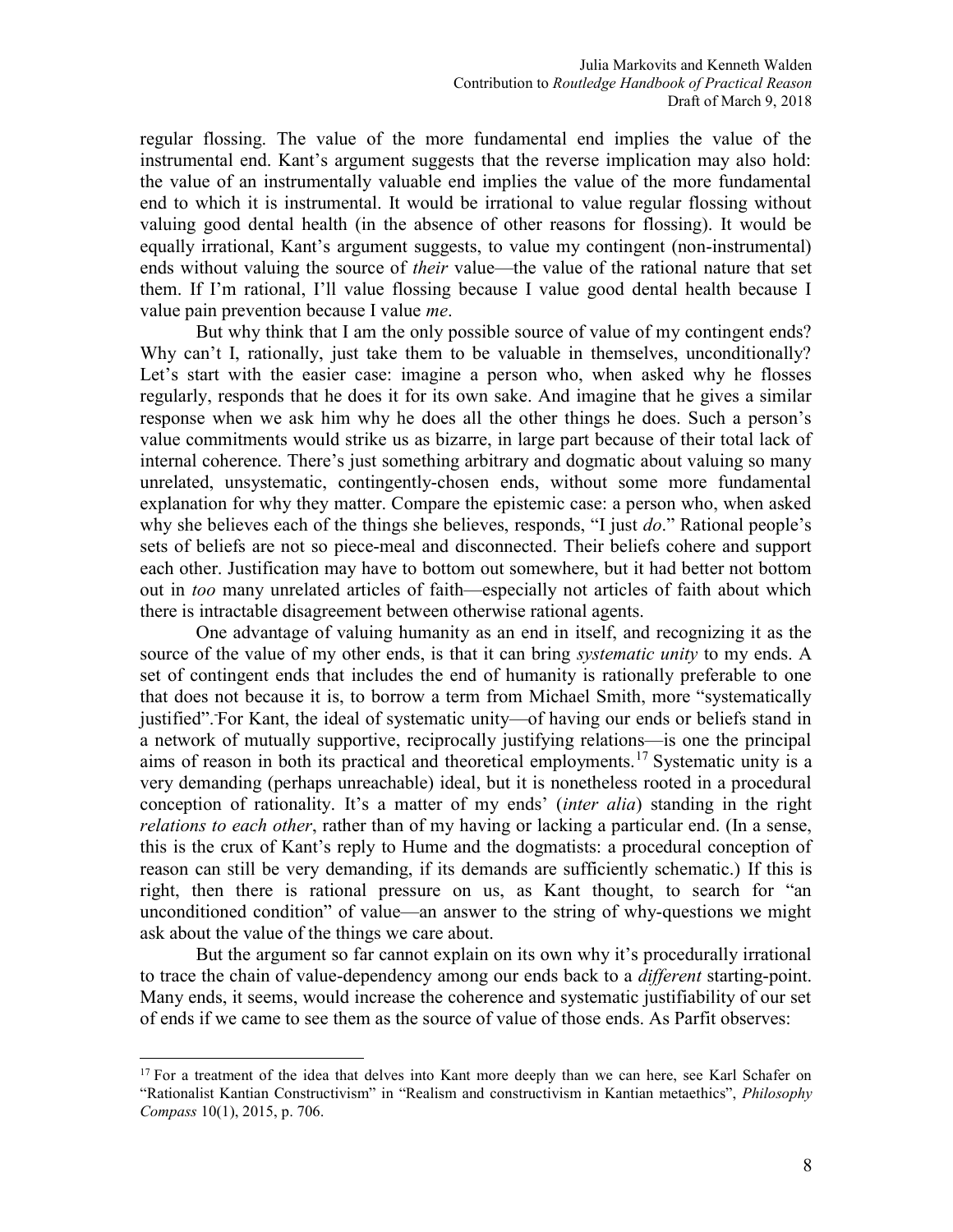Consider … Smith's claim that we can be rationally required to have a more unified set of desires. Mere unity is not a merit. Our desires would be more unified if we were monomaniacs, who cared about only one thing. But if you cared about truth, beauty, and the future of mankind, and I cared only about my stamp collection, your less unified set of desires would not be, as Smith's claim seems to imply, less rational than mine.<sup>18</sup>

Parfit's point illustrates that not any kind of unity of ends is, intuitively, equally rational. Reasons judgments lay claim to a validity that is *non-parochial*—that can be recognized from *any* perspective. If we begin, as Kant says we do, from an optimism that that some of the things that matter to us *really matter*—that we have genuine reason to pursue and protect and respect and promote them—then we are claiming more for our ends than just that they're *what we're after*. In this way, our ends resemble our beliefs: if we take our beliefs to be rational, then we take them to be justifiable in a way that *others*, or we ourselves, should our preferences later change, should be able to recognize; we're not merely saying they're what we happen, now, to think.<sup>19</sup> This goal of non-parochialism turns the search for systematic *unity* among our ends into a search for systematic justifiability.

The possibility of intrapersonal changes of heart about value pushes us in the same direction. One of the goals of the constructivist project is to identify a conception of value that is non-alienating. The stamp collector may not be alienated now from a conception of value that identifies stamps as the ultimate source of value. But should her values change, she would certainly find herself alienated. Much better, then, to trace the value of her ends back one step further: to her own will. Her own will, after all, is something from which she cannot become alienated.

So much, then, for stamp-collecting. It doesn't even provide stable systematic justification to *our own* ends, much less make sense from the perspective of anyone else's. One of the main advantages of the constructivist conception of reasons, we suggested earlier, was that it seems less *dogmatic* than realist views that posit "external" normative facts that are completely independent of the agent's perspective. But insisting that stamp-collecting is an ultimate worth-bestower is very dogmatic. It totally dismisses most other people's perceptions of value from the start, with no way of defending the dismissal. So it's important that the end we recognize as the source of value of our own ends—and the linchpin of their systematic justification—makes sense as *potential* source of value for the ends of others, or, indeed, our own ends later on should our values change.

Stamp-collecting is, of course, not the only, or most plausible, alternative of systematizer of value. *Happiness* seems like a good (and philosophically popular!) candidate. Perhaps we should think our ends are valuable not because we choose them, and we're unconditionally valuable, but because they make us happy, and happiness is unconditionally valuable.

Taking happiness to be the "unconditioned condition" of value makes pretty good sense of most of my commitments, and of many of the commitments of others. But

 $18$  On What Matters, vol. I, p. 80.

 $19$  Smith embraces of the same standard in "Internal reasons", *Philosophy and Phenomenological Research* 55(1), 1995, p. 118.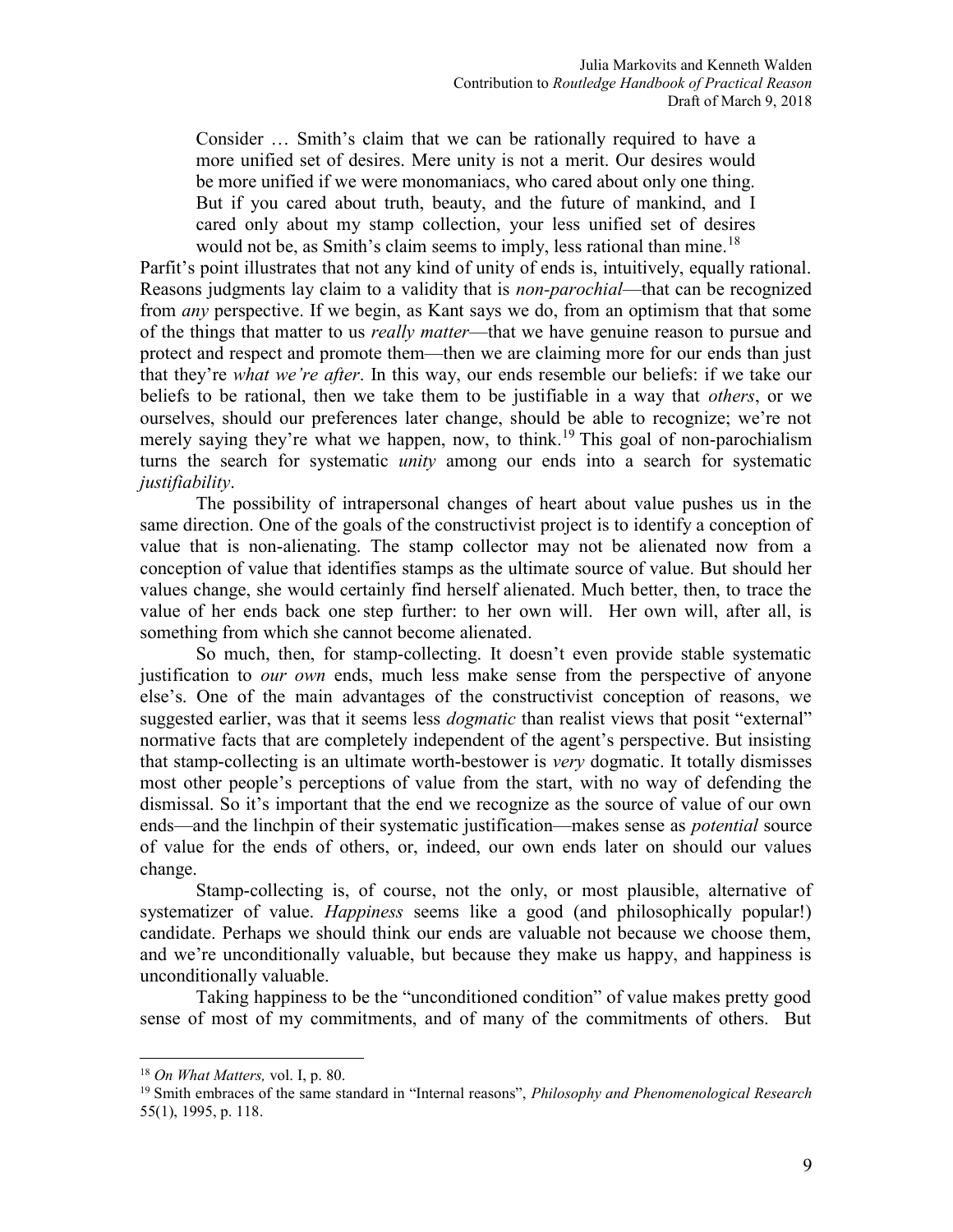despite the importance almost everyone attaches to happiness, it cannot, it seems, explain the value we attribute to *all* our ends. Many people value ends quite independently of whether they generate happiness. So the assumption that happiness is "the source of value" will still force us to dismiss many value-commitments out of hand. The transcendental hypothesis that persons' capacity for valuing is both source and conferrer of value fares better: it allows us to begin with the default assumption that everyone's ends matter, and correct that assumption only when it actively conflicts with the commitment to the value of humanity.

The goal isn't, of course, to find an ultimate end that will accommodate everything individual people happen to value. The point of a moral principle, after all, is partly to correct our value judgments. But it shouldn't dogmatically rule out some people's values as mistaken from the start. We should grant anyone's ends, not just our own, the benefit of the doubt, as a kind of working assumption, and correct that assumption only when we need to. This at least is the goal and appeal of the constructivist project, as we have interpreted it. If we assume that people are the source of value, then their value can, at a first pass, explain the value of *any* chosen end, though that end could later turn out to be irrationally adopted if it (or its pursuit) necessarily conflicted with respect for the special value of persons.

This argument explains why there is rational pressure on all of us to value humanity as an end, regardless of our contingent ends and commitments, and so provides the first necessary component of a successful constructivist defense of the thesis that rationality requires us to be moral. But the argument also provides a second necessary component of such a defense. It explains why the rationally required end of humanity is not just one end among others, but trumps those others in cases of conflict, and so can be a source of moral requirements. Because the value of humanity is, on the view we've sketched here, a condition of the value of any other end whatsoever, it is always procedurally irrational to fail to treat it as an end for the sake of promoting some particular end-to-be-effected. Thus Kant's moral imperative can never be overridden by instrumental or prudential concerns. Even on a constructivist view of practical reasons, we always have most reason to do as morality requires.

# 6. Constitutivist supplements

 Constructivism is frequently supplemented by claims about the "constitutive" nature of the entities involved in normative construction. There are two reasons this supplementation may be necessary. The first is a problem for more ambitious constructivists who want to give a constructivist analysis of normative facts quite generally (i.e. for Street but not Markovits or Rawls). The procedure that a constructivist suggests yields normative facts is itself normative: there is a right way and a wrong way to go about constructing facts about reasons (for example) from facts about evaluative attitudes. But what is the status of these normative facts? What is it, in other words, that makes one procedure of construction appropriate rather than another?<sup>20</sup> The second

<sup>&</sup>lt;sup>20</sup> For objections turning on this question see Russ Shafer-Landau, *Moral Realism: A Defense* (New York: Oxford University Press, 2003), pp. 44-50, David Enoch, "Can there be a global, interesting, coherent constructivism about practical reason?", *Philosophical Explorations* 12(3), 2009, pp. 313-39, and Nadeem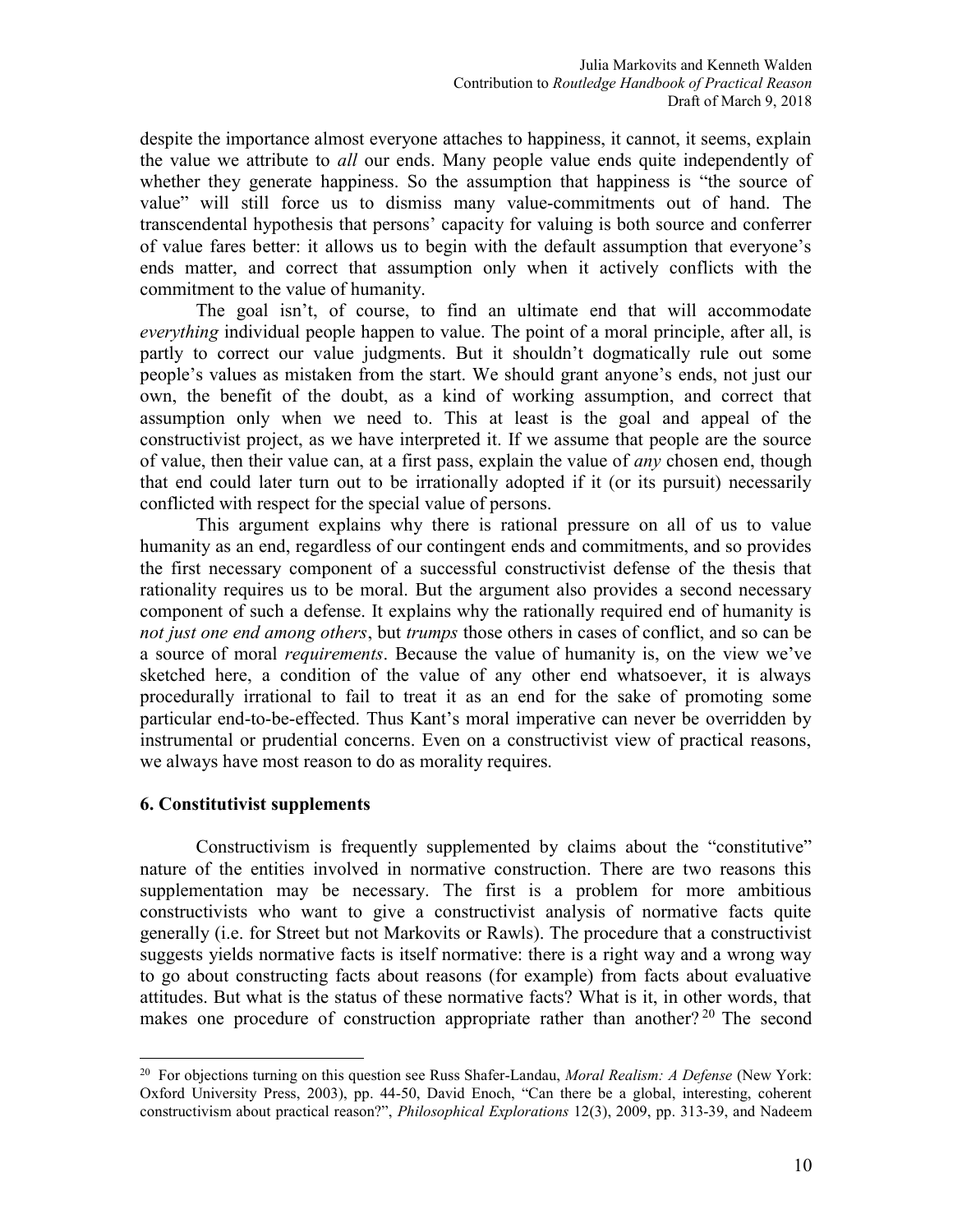problem is more basic. It is the simple fact that, arguments from the previous section notwithstanding, Kantian constructivism is a hard road to hoe. Because practical reasoning as such appears to be such a mutable activity, it is hard to see how we could guarantee that much of anything will be inevitably endorsed by all practical reasoners, much less a demanding moral doctrine like the Formula of Humanity.

 These two problems have led a number of constructivists to supplement their arguments in similar fashion.<sup>21</sup> The idea is that the states involved in practical reasoning have a constitutive nature, and that from the point of view of practical reasoners this constitutive nature has a special normative authority. If this is right, then these constitutive facts may be a source of normative constraints on our construction procedure.

Street, for example, argues that "just as it is constitutive of being a parent that one have a child, so it is constitutive of taking oneself to have conclusive reason to Y that one also, when attending to the matter in full awareness, take oneself to have reason to take what one recognizes to be the necessary means to  $Y.^{322}$  This constitutive feature, she goes on to say, has normative implications for the person in question. If you take yourself to have conclusive reason to Y, it is correct for you to also take yourself to have a reason to take what you recognize is the necessary means to Y. The construction procedure that Street advances is grounded in claims about what is constitutive of holding an evaluative attitude.

It seems unlikely that the constitutive requirements of *valuing* as such will get Kantian constructivists very far. This is no problem for Street, since she's a Humean constructivist. But those who turn to constitutivist claims hoping prop up a constructivist defense of a moral doctrine will probably need to look elsewhere. The most common arguments in this genre focus on agency and action. One can argue in the following way. Adherence to a certain moral principle  $M$  is constitutive of agency. Practical reasoning presupposes that the reasoner is an agent; this is what makes it practical. Therefore, practical reasoning also presupposes adherence to M. So insofar as normative facts are constructed from a practical point of view by practical reasoning, M has normative authority for all agents by default.

 This strategy grounds the authority of the construction procedure in facts that do not themselves admit of constructivist analysis. But it does so in a way that should be palatable to constructivists. The appropriateness of a certain construction procedure is not a brute normative fact, and so not something we must be resigned to realism about. Instead, it reflects the conditions on having evaluative attitudes or being an agent, and thus, indirectly, the conditions of reasoning practically. These normative facts, the constructivist can say, are nothing over and above facts about what valuing, agency, and practical reasoning ultimately are, and so not things that raise further metaethical questions. Secondly, if our concern is to find more "substance" in practical reasoning in hopes of showing that some moral doctrine can be constructed from any practical point of view, a promising place to look is at the metaphysics of the entities that figure in that

Hussain, "A problem for ambitious metanormative constructivism", in J. Lenman and Y. Shemmer (eds), Constructivism in Practical Philosophy (New York: Oxford University Press, 2012).

<sup>&</sup>lt;sup>21</sup> For more on why these views are "natural bedfellows", see Schafer, "Realism and constructivism in Kantian metaethics", pp. 691-2.

<sup>&</sup>lt;sup>22</sup> "Constructivism about reasons", p. 228.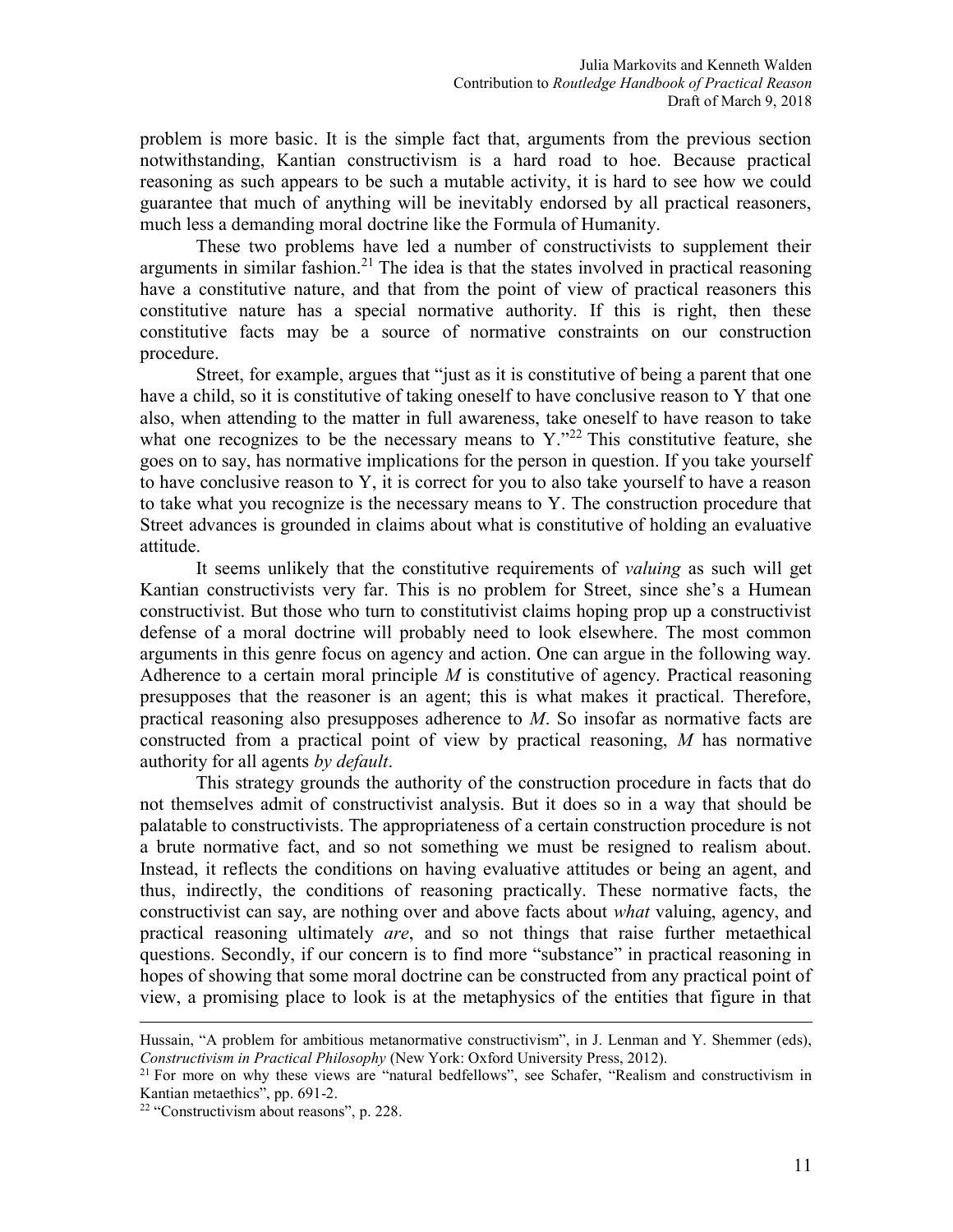activity, entities like evaluative attitudes and agency. In particular, if practical reasoning does presuppose agency, then the metaphysics of agency may have implications for practical reasoning that are not immediately obvious.

 The hard part of this strategy is showing that adherence to some moral principle is indeed constitutive of agency. There are a handful of arguments to this effect.<sup>23</sup> We'll mention just one.<sup>24</sup> Agency is natural kind like water or gold. And like water and gold, there are constitutive requirements on being a member of the kind. But unlike water and gold, these constitutive requirements are not brute facts about the natural order. Rather, what counts as agency is, in large part, a function of what agents do. This makes agency an "interactive kind": a kind whose nature is party constituted by what we do. And that, in turn, makes the constitutive requirements of agency rather special. There are no constitutive requirements of agency on par with having seventy-nine protons or two oxygen atoms. Instead, there is a requirement to behave in such a way that the behavior of ourselves and other would-be agents taken together constitute a kind—that this behavior be sufficiently unified, homogeneous, and systematic to qualify as *some sort* of kind. This requires not adherence to a fixed standard, but *coordination* with other agents. This coordination takes the form of what Kant calls the "legislation of a Realm of Ends": the making of practical laws that are at once self-given and agreed to by all other rational creatures. Thus, the argument goes, it is a constitutive requirement of agency that we commit ourselves to a certain collective project that turns out to be none other than the creation of a Realm of Ends. If this is correct, then we can understand the appropriateness of a particular construction procedure—the grand construction of value that takes place in the Realm of Ends—as grounded in the demands of agency.

 Arguments like this one are premised on the normative significance of agency. But this claim can be resisted. I may wonder why I ought to be an agent rather a kind of creature just like an agent but lacking a key constitutive feature—a "shmagent".<sup>25</sup> That we can entertain this question at all, critics argue, suggests that agency cannot be our Archimedean point.

Given our subject, we will consider a somewhat narrower question: should constructivists concede that the shmagency question makes sense? There are two ways to take the challenge. The critic might concede to the constitutivist her account of the constitutive norms of agency, but deny that "agency", so understood, must be all that important to us, much less inescapable. There may be other, equally viable, ways of being we can take up, with their own normative frameworks. But the constructivist will want to resist this way of interpreting the constitutivist move: after all, her goal is to consturct all of practical normativity from the constitutive norms of agency. The constructivist constitutivist sees the conditions of agency as the conditions on having a practical point of view at all.

But now the challenge reemerges in a different form. For the critic will likely want to withdraw her initial concession, and deny that there are *any* interesting (for

<sup>&</sup>lt;sup>23</sup> Korsgaard, *Self-Constitution* (New York: Oxford University Press, 2009), pp. 177-206 and (in a more complicated way) J. David Velleman, How We Get Along (New York: Cambridge University Press, 2009).

<sup>&</sup>lt;sup>24</sup> Kenneth Walden, "Laws of nature, laws of freedom, and the social construction of normativity", *Oxford* Studies in Metaethics, vol. 7 (New York: Oxford University Press, 2012). For a similar argument see Walden, "Agency, morality, and other people", Ergo 5(2), 2018.

<sup>&</sup>lt;sup>25</sup> David Enoch, "Agency, shmagency", *Philosophical Review* 115(2), 2006, pp. 169-98.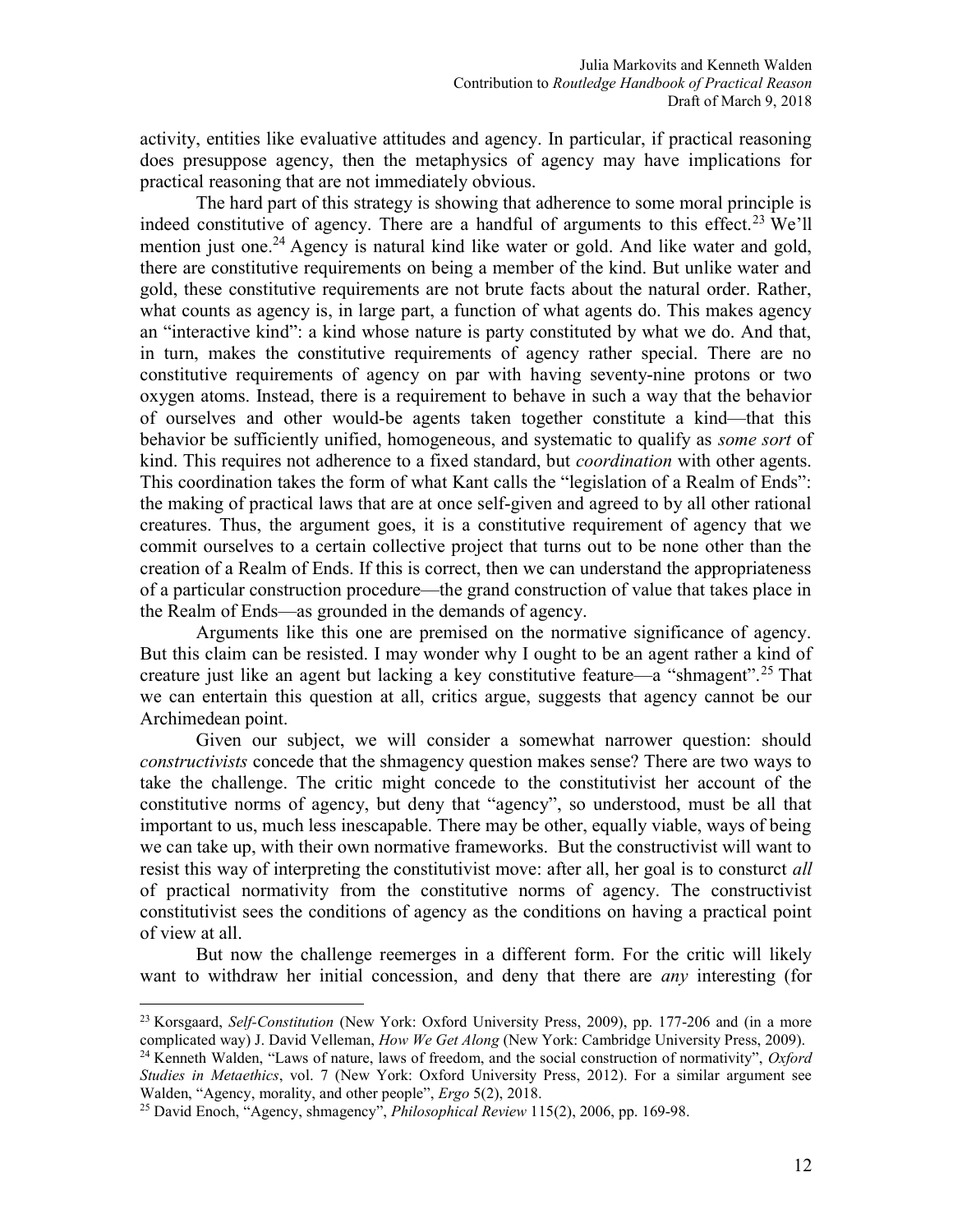example, moral or prudential) norms that are constitutive of *agency*, now understood in this broader sense. Indeed, any notion of agency presupposed by practical reason as such ought to be just as amorphous as practical reason as such. So it's not clear why we should expect to extract additional normative content by looking at its constitutive nature. Unless, that is, we equivocate between a notion of agency that is relatively definite but not a presupposition of practical reason as such and a notion that practical reason does presuppose but is so contentless that we are unlikely to find anything non-trivial in its constitutive nature. But this objection, it would seem, must be arbitrated on a case by case  $hasis.$ <sup>26</sup>

#### 7. Reasoning and other people

l

 We have now surveyed three different approaches to Kantian constructivism. Each of these arguments has a crucial moment when it is suggested that other people play an essential role in an individual's practical reasoning. These moves are pivotal because morality, whatever else it involves, will necessarily include claims about what we owe to each other. But we cannot guarantee that all agents will have evaluative attitudes that will ground such obligations by themselves—that everyone will value the welfare of others or take themselves to have reasons to respect their rights. So if we are going to produce a constructivist validation of moral universalism, it seems it will have to be anchored in a claim that the germ of morality can be found in our construction procedure—in practical reason itself.

Each of these moves is also an especially vulnerable part of its respective argument. The argument for the Formula of Universal Law, for example, purports to show that our principles must be universalizable. This standard involves other people insofar as the universalizability of a principle is a matter of whether it can be adopted by those people. But the status that other individuals possess within my practical reasoning because of this requirement seems miniscule. You figure into my practical reasoning not insofar as you have standing to object to what I plan to do (because, e.g., it will harm you) or because you can make demands on me that I must acknowledge. In a sense, you qua individual don't matter at all: what matters is whether all persons (a group which happens to include you) could, in principle, adopt my maxim whatever their actual commitments or interests. The concern is that it would be rather surprising if anything worthy of the name "morality" could be constructed from this trifling recognition.

The case we presented for the Formula of Humanity appeals to the demands of anti-parochialism in rejecting the hypothesis that our ends might be systematized by their relationship to the unconditional value of stamp-collecting. Systematicity was supposed to be a demand of reason, but why, one might wonder, think that parochialism is a vice of practical reason? Why think that anyone else's opinion about stamp-collecting is relevant to  $my$  valuing it?

One part of the argument is particularly prone to this objection. We are imagining a scenario where an agent—call her Clarissa—is investigating the dependence relations of her values with the aim of making them systematically justifiable. The Kantian constructivist says that the best systematizing hypothesis is that Clarissa's own capacity

<sup>&</sup>lt;sup>26</sup> Cf. Evan Tiffany, "Why be an agent?", Australasian Journal of Philosophy 90(2), 2012, pp. 223-33.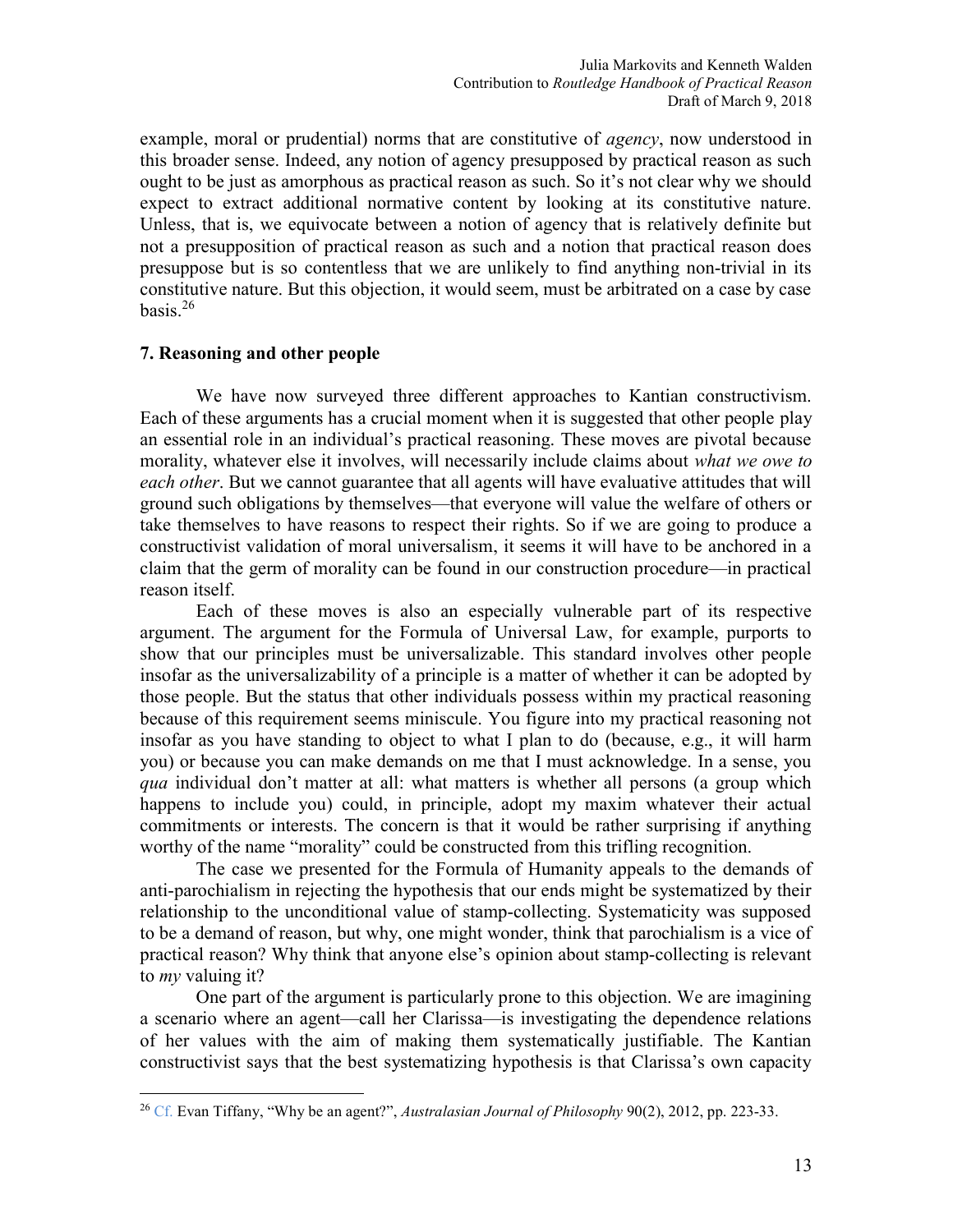for valuing—her rational nature or "humanity"—is unconditionally valuable. Suppose that Clarissa agrees to all this. But why not stop there? Why must Clarissa allow that the humanity of others is a source of value for their ends, just as her humanity is of hers? After all, the pressure to make her own value commitments systematically unified doesn't seem relieved by her making any assumptions about anyone else's value. Obviously if the constructivist wants to derive the Formula of Humanity from the process of tracing valuedependency, she needs to show why the objective value of rational nature *as such* better systematizes her ends than this egoist alternative. This project, in turn, seems to turn on whether the systematicity that reason prescribes is intra- or interpersonal, whether reason pushes us to bring just our own ends into systematic coherence or to also accommodate the ends of others. If it's merely intrapersonal, the rationally mandated conclusion would seem to be that *my* rational nature is unconditionally valuable, since *your* value does nothing to explain the value I find in stamp-collecting.

Finally, *pace* the view adumbrated in the previous section, it can be hard to see how the demands of being an agent could introduce an interpersonal dimension to practical reasoning that would ground moral duties. Agency seems to supervene on the agent. Whether I am an agent or a shmagent depends on whether my beliefs and desires are efficacious in the right way, on my having executive control over my actions, on my being free from impairment and coercion, and so on. Robinson Crusoe can be an agent despite his solitude. Other people can certainly interfere with my agency, but there is no condition on my agency that *essentially* makes reference to other people. So it is hard to believe that the demands of agency will be the source of duties or obligations to other people. Or so conventional wisdom says.

Given the importance of these problems to all versions of the constructivist argument, it may be worth confronting the question head-on: why should you matter to  $my$  practical reasoning? And not just in the sense of being an object I can use but in a way that might establish that I owe you something.

A potential answer to this question can be found in a particularly striking passage from Kant:

Reason must subject itself to critique in all its undertakings, and cannot restrict the freedom of critique through any prohibition without damaging itself and drawing upon itself a disadvantageous suspicion. There is nothing so important because of its utility, nothing so holy, that it may be exempted from this searching review and inspection, which knows no respect for persons. On this freedom rests the very existence of reason, which has no dictatorial authority, but whose claim is never anything more than the agreement of free citizens, each of whom must be able to express his reservations, indeed even his veto, without holding back.<sup>27</sup>

There are several intriguing ideas in this passage. The most surprising comes at the end, where Kant says the "claim" of reason consists in the "agreement of free citizens" who are cooperatively engaged in the activity of rational critique. This suggests a radical view about the nature reason: that there is something essentially *social* about the endeavor. This is an important idea, so let's give it a name:

<sup>&</sup>lt;sup>27</sup> A738/B766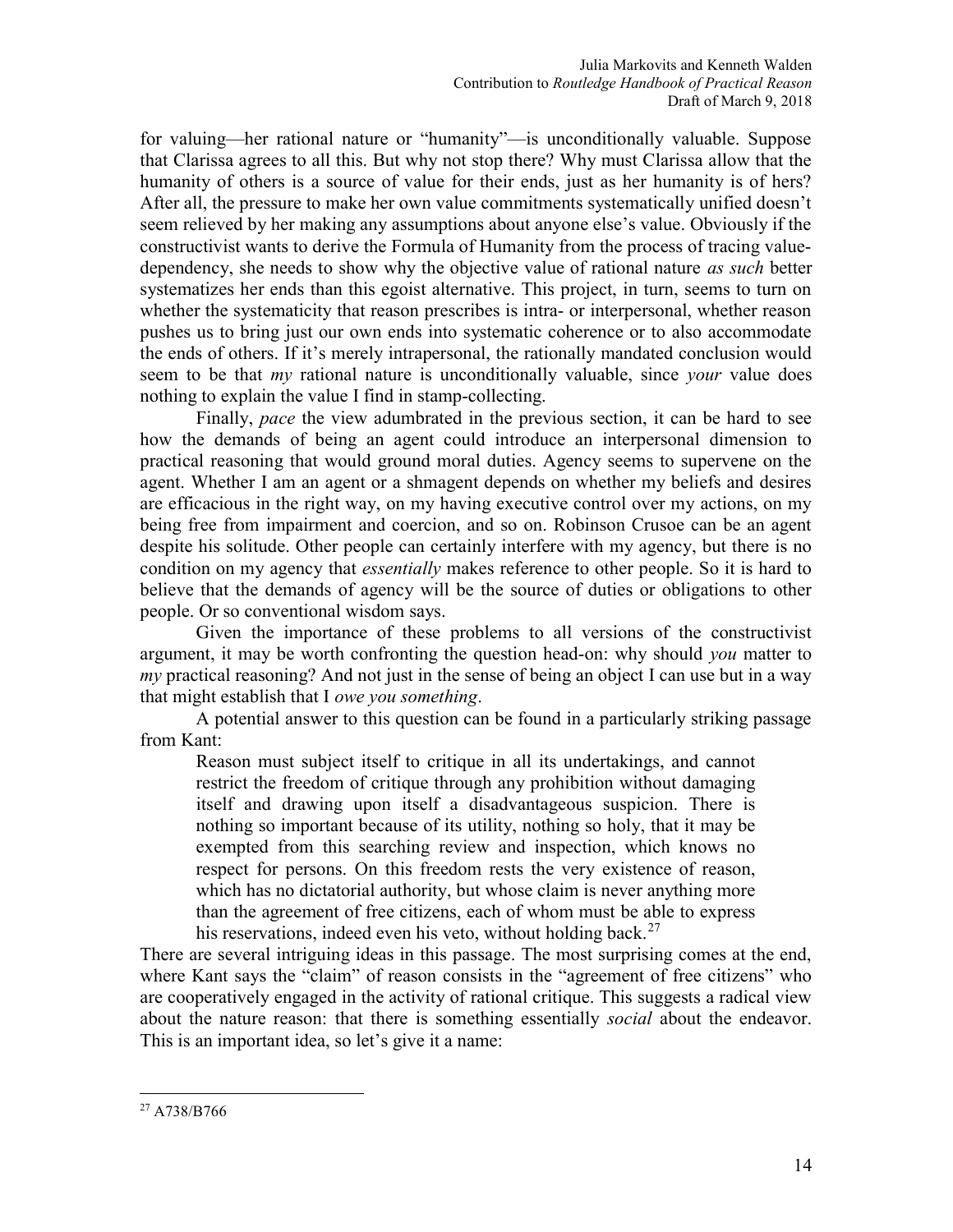Sociality of Reason. Reasoning is (constitutively) a joint activity to which every rational creature is a party.

We won't pause to consider whether this is Kant's considered view.<sup>28</sup> The more pressing question is why we should believe such a thesis. It is, after all, a slightly astonishing thesis. Most of our reasoning, we are probably inclined to think, is solitary, and even when we do reason with other people, it is usually with small and well-defined groups, not all of humanity. So we should be very surprised to learn that an activity was not reasoning simply because it didn't include some of the multitude of rational creatures.

We can only offer the most condensed case for the thesis here. But it starts with observing that, for Kant, reason is a liberating capacity. In the Conjectural Beginnings of Human History he explains that most animals are moved by "instinct". For them there is no question of how to respond to an instinctual urge or impulse; a characteristic movement simply follows the instinct. Reason liberates us from this condition by allowing us to "step back" from our own nature and reflect on it: to entertain our instincts as objects of thought and interrogation, rather than spurs to action. The questions we ask in this interrogation will be characteristically normative ones: given that my instincts are no longer brute forces moving me, I can ask whether I *really* have a reason to act as they would have me act, whether the object they steer me toward *really* is good.<sup>29</sup>

Reason can liberate us from instinct because it is an anti-parochial faculty. It allows and encourages us to step back from our own narrowly animalistic perspective one where instinct rules—and take up another. It is only from this novel perspective that we can entertain normative questions and, potentially, answer them in ways that produce action contrary to instinct. This is the sense in which reasoning must be an anti-parochial activity if it is to liberate us from instinct. Reasoning well means subjecting our attitudes, beliefs, and inclinations to the scrutiny afforded different points of view. Such scrutiny is the difference between *deciding* to act on a reason that I have endorsed and *submitting* myself to the rule of an instinct.

If reason is anti-parochial in this sense, then I cannot simultaneously understand a judgment—that pleasure is good or sodium combustible—as reasonable if I understand it as merely what I happen to think. For it to be reasonable I must take it to survive the scrutiny of other points of view, which means, among other things, that I take it to be justifiable to those occupying these points of view.

But justifiable how? Onora O'Neill makes one suggestion:

l

If thoughts and knowledge claims are to be seen as reasoned, they must at least be followable in thought by others who hold differing views: they must be intelligible to those others. If principles of action are to be offered as reasons for action to others with differing ethical and religious commitments, they must at least be principles that could be adopted by those others and used to organize their action. $30$ 

<sup>&</sup>lt;sup>28</sup> But see the papers collected in first part of Onora O'Neill's *Constructions of Reason* (New York: Cambridge University Press, 1989).

<sup>&</sup>lt;sup>29</sup> See especially 8:111ff. The connection between reflection, freedom, and normativity is recurring theme of Korsgaard's Sources of Normativity, especially in the second and third lectures.

<sup>&</sup>lt;sup>30</sup> O'Neill, "Constructivism in Rawls and Kant", in S. Freeman, *Cambridge Companion to Rawls* (New York: Cambridge University Press, 2003), p. 358.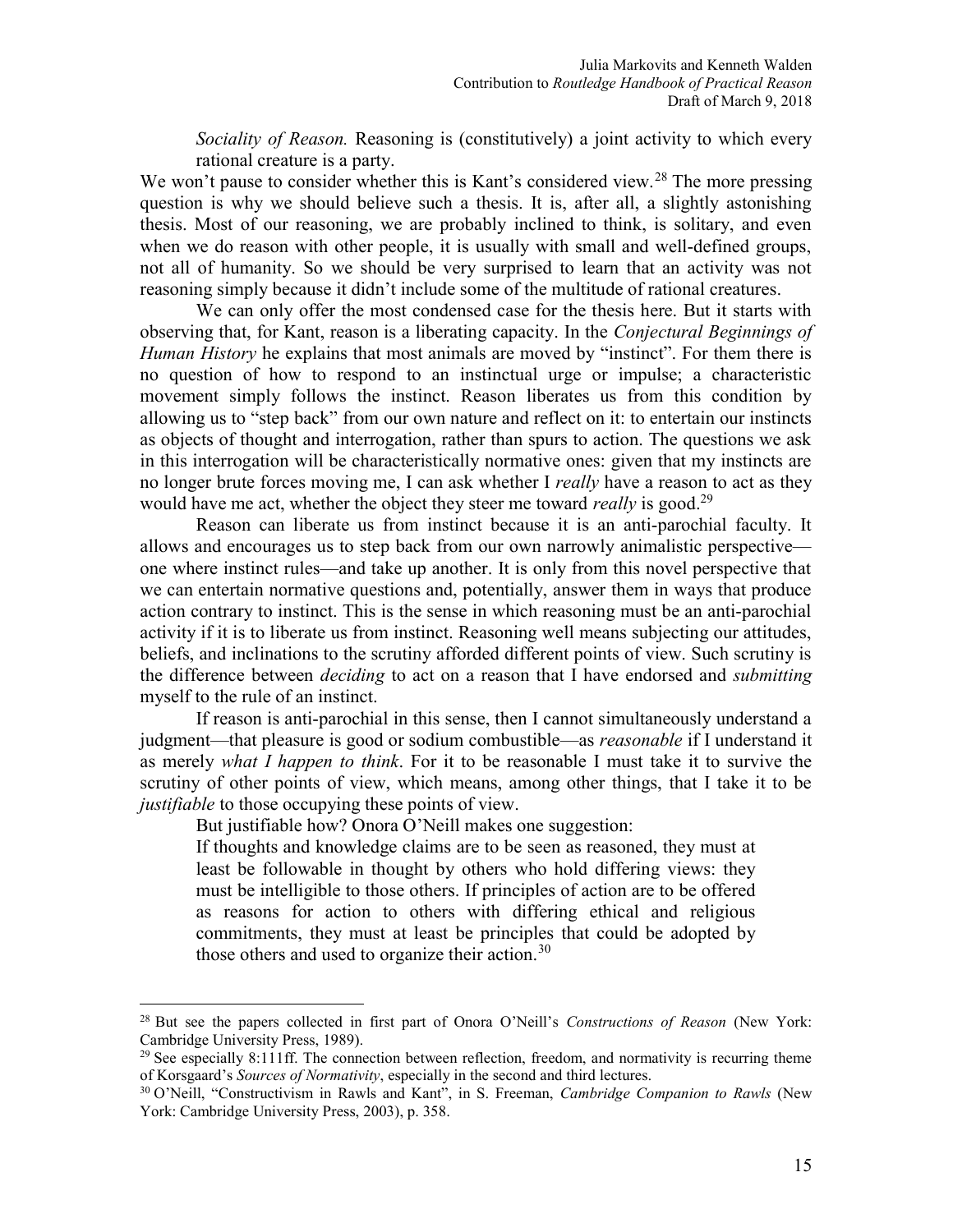One could also demand a stronger kind of justification. Perhaps reasoning requires me to convince others to share my reasons—to take them as their own—and more generally aims at an ideal of total convergence amongst all agents. This is a difficult question. Fortunately, we don't have to settle it here. Our concern is whether reasoning is constitutively a joint activity. And we seem to have a case for this proposition, whatever standard of justifiability we prefer.<sup>31</sup>

Suppose we are right that the anti-parochialism of reason means that reasoning about a judgment necessarily involves submitting it to the scrutiny of other points of view and, when an actual person occupies one of those points of view, trying to justify it to them. Because reasoning is a holistic business, this justification will in practice be mutual. You will try to justify your judgments to me, while I do the same to you. And the dyadic case will only be one small part of a massive endeavor, one in which we try to justify our judgments to each other—where "we" includes every creature who can occupy a practical point of view, i.e. every rational creature. This suggests that reasoning is a joint activity in which each and every person is a partner.

According to this account, our private episodes of reasoning are best understood of simulations of the real thing. When I am reasoning about whether sodium is combustible or dancing is worth the effort, I am imagining justifying these opinions to various interlocutors who represent particularly salient alternative points of view. I imagine, for example, people who have epistemic access to the chemical properties of sodium or think that the joys of dancing can be replicated by the right sort of video game. According to the Sociality of Reason, this exercise is not reasoning *per se*, but a simulation of the reasoning that would go on if we consulted actual persons occupying these points of view. If we are knowledgeable and imaginative, it can be a very good simulation, and since many points of view are not occupied by actual persons at all, we are forced to depend on it. The mistake of many contemporary philosophers is mistaking this simulation of reasoning for the real thing.

This account of reason also offers the possibility for an alternative account of what makes a judgment objective. One conception of objectivity centers on distinctive norms. Suppose there's a chess piece on the table in between us. I say that it's a rook, while you say it's a queen. A few normative claims seem clear here: I have prima facie reason to care about your opinion of the chess piece, at least one of us has gone wrong and ought to revise their belief, and convergence on questions about the chess piece is a theoretical ideal for us. By contrast if you think canary wine is terrific and I think it repulsive, we would be reluctant to say that any of these normative claims follow. This contrast brings out one conception of objectivity. The first sort of judgment is objective, the second isn't. But what explains the difference? Whence the norms that govern "objective" judgments?

The most common explanation locates the difference in the world. There is just one chess piece between us, and it cannot be both a rook and queen. Because theoretical reason aims to accurately represent facts about chess pieces, one of us must have erred. There is nothing analogous to ground the same norms about canary wine. If we take this approach to objectivity in general, then establishing the objectivity of normative

 $31$  For a detailed account of reasoning as a social activity, see Anthony Simon Laden, *Reasoning: A Social* Picture (New York: Oxford University Press, 2014).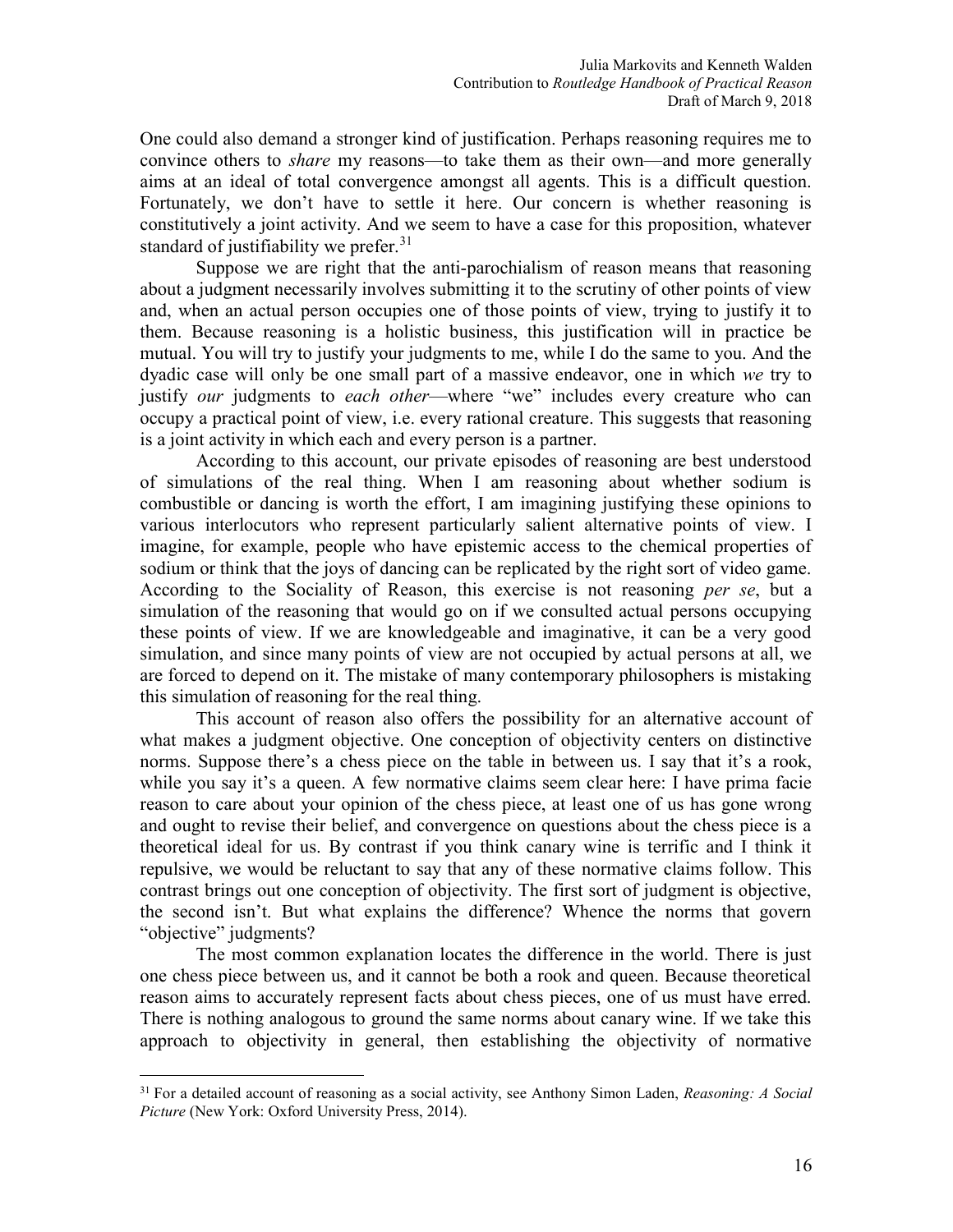judgments becomes a matter of discovering normative entities that can play the same role as the chess piece, and thus establishing the truth of normative realism. The Sociality of Reason offers a different explanation. According to this view, reasoning is, in the first instance, an anti-parochial activity, and the norms that distinguish "objective" judgments are valid by *default* for anything I can subject to reason's scrutiny. They are valid simply because they are constitutive of the process of mutual justification in which reasoning consists. Opinions about canary wine are not objective on this picture because it makes no sense to reason about them: the wine either strikes you as agreeable or not, there's nothing further to ask, no scrutiny to be applied. Normative judgments have a different fate. Their objectivity doesn't turn on normative realism, but on whether they merit the scrutiny of reason. And this, in turn, is simply the question of whether there is such a thing as practical reasoning.

What we have here is a pale sketch of an argument for the Sociality of Reason. Reasoning is an essentially anti-parochial activity. It has to be if it is to liberate us from the narrow outlook of our animal nature. What this means, moreover, is that reasoning about a judgment requires subjecting it to scrutiny from other perspectives, and, in particular, justifying it to individuals who occupy those perspectives. This is a joint activity that involves every creature capable of offering and receiving justifications.

How does recognizing the Sociality of Reason help the constructivist arrive at her Kantian conclusion that every rational agent has reason to be moral? We will mention two possibilities. First, the claim can plug apparent holes the arguments already canvassed. The construction of the Formula of Humanity, for example, depended on the idea that the systematization of one's normative judgments is anti-parochial—that we are aiming not just for systematic values, but *systematically justifiable* ends. One can demur from this contention, however, and in doing so the door is opened to rival hypotheses about the ultimate conditions of value. One rival proposes a quasi-Kantian egoism: that the value of my rational nature is the unconditioned condition of all value. Another proposes a quasi-Kantian subjectivism: that for all x, the value of x's rational nature is the unconditioned condition of all value-for- $x^{32}$ 

The Sociality of Reason gives us the resources to dismiss these alternatives by justifying and explaining the anti-parochialism of reason. If we are trying to justify our judgments to others, then quasi-Kantian egoism will be an obvious failure. It's not just that no one will agree that I am the ultimate source of all value, but that this claim is so egocentric that it will not be taken seriously. Justifying it to other people would be like trying to justify solipsism to them. Quasi-Kantian subjectivism cannot be dismissed quite so easily, since it's not as baldly parochial. The subjectivist treats her situation as symmetrical to that of her fellow agents: insofar as every  $x$  can undertake the kind of reasoning that Clarissa does, x should conclude that x's rational nature is unconditionally valuable *for x*. But the view is still unsatisfying. The subjectivist treats the demands of reason as entirely intrapersonal—as requiring the systematization of an agent's own values—until the very last moment when she acknowledges that there are other agents engaged in reasoning and tries to accommodate this fact by suggesting that all value claims are relativized to individual agents. This is a perfunctory kind of anti-

 $32$  cf. David Sobel, "Is subjectivism incoherent?", *Philosophy and Phenomenological Research* 92(2), 2016, pp. 531-8.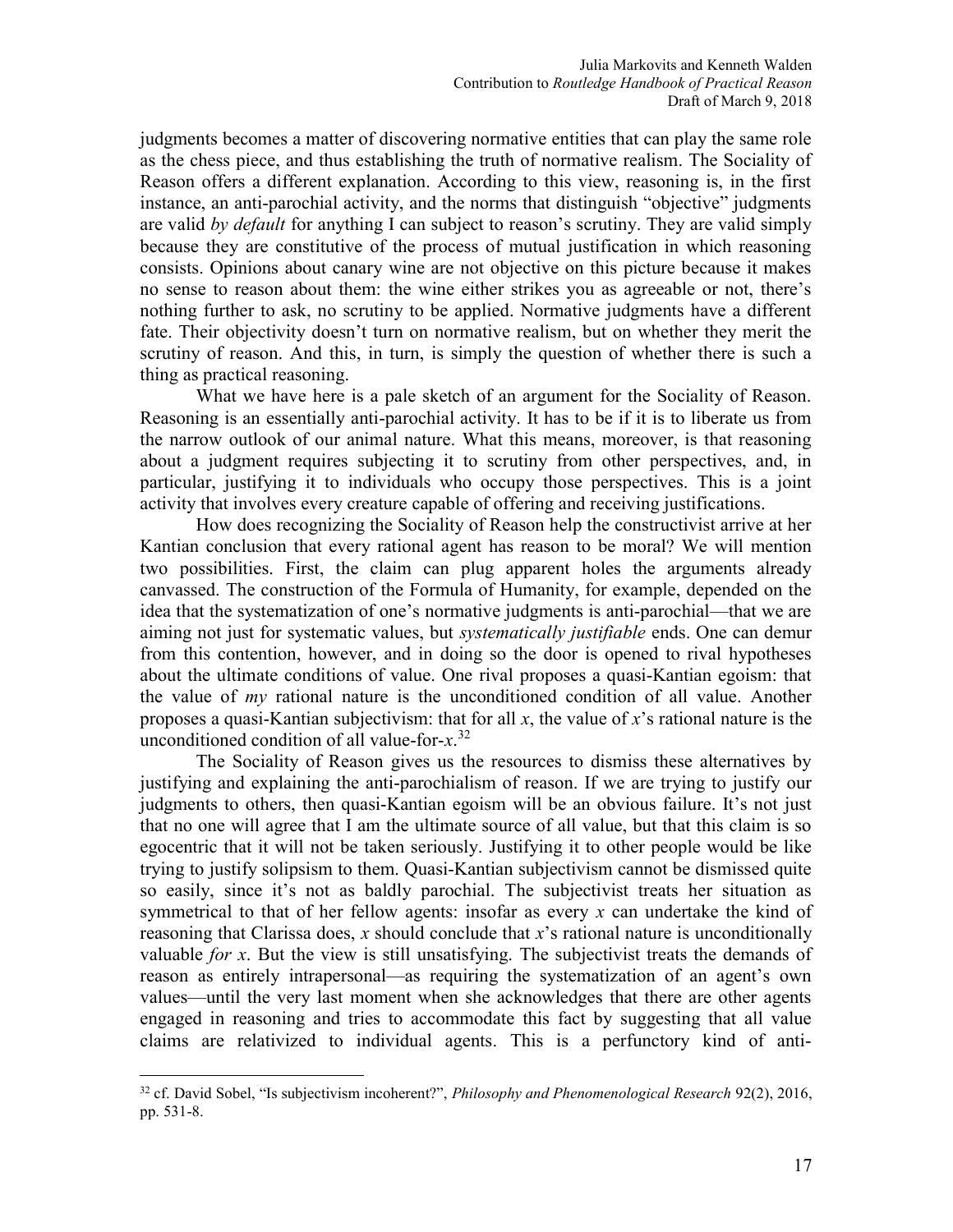parochialism, analogous to that of the person who first systematizes all her own theoretical judgments about sodium but at the last minute discovers that other people also have perspectives on sodium and tries to accommodate these perspectives in one fell swoop by adopting a simple-minded subjectivism—sodium may be combustible for me but noncombustible for you, water soluble for me but water insoluble for you, and so on. This isn't the utter parochialism of the solipsist, but it's an awkward position.

For one thing, a retreat to this sort of relativism seems like a last resort, at best: to be accepted only if a less relativist alternative cannot be supported. The Kantian constructivist account provides that alternative. For another, the subjectivist story, like the Kantian constructivist one, was supposed to provide justification for our conviction that the things that matter to us *really do matter, normatively*. The story is supposed to offer a supporting *explanation* of their having such value. The subjectivist says our ends matter because we are such that our rational evaluations are value-conferring (albeit only agent-relative-value-conferring). But this seems more like a restating of the phenomenon to be explained than an explanation. The Kantian constructivist story does better on this front. It tells us that our ends are valuable because we are valuable—not just valuable to someone (as a descriptive, psychological matter), but valuable as ends in ourselves.  $33$ 

We will close by sketching a second, more direct route from accepting the Sociality of Reason to accepting something like Kant's Formula of Humanity. This second route takes very literally the suggestion of that thesis that reasoning is of necessity an interpersonal activity. To see how it goes, let's think a bit more about what would follow from thinking of reasoning as a joint activity. There is more than one sense in which one person may *do something* with another person. As Rae Langton has put it:

When my friend and I make a cake, I'm *doing something with* my friend, and I'm doing something with flour, chocolate, cherries, brandy—but there is a difference. My friend, but not the flour, is doing something with me. My friend, and not the flour, is doing what I am doing, sharing the activity.<sup>34</sup>

Langton notes (following Korsgaard) that one place this second, "involved" kind of joint activity is at work is in relationships of mutual accountability, in which the participants hold one another responsible for what they do. Here's Langton again:

When you hold someone responsible, you are prepared to work with them, view them as someone who has goals of their own that you might come to share, or as someone who might come to share your goals. You are prepared to do something with them, in a sense very different from the sense in which you might do something with a tool. $35$ 

The basic idea is that properly joint activities constitutively presuppose certain bipolar normative commitments: norms of mutual recognition, accountability, and the observation of rights.<sup>36</sup> If we are to take a walk together, we must recognize each other's rights against being abruptly abandoned. If we are to bake a cake together, we must each

<sup>&</sup>lt;sup>33</sup> For a longer version of this reply, see Markovits, "Reply to Sobel and Kearns", *Philosophy and* Phenomenological Research 92(2), 2016, pp. 554-5.

 $34$  Rae Langton, "Duty and desolation", *Philosophy* 67(262), 1992, p. 487.

<sup>&</sup>lt;sup>35</sup> Ibid. Cf. Margaret Gilbert, *Joint Commitment* (New York: Oxford University Press, 2016), pp. 23-25.

 $36$  For more on this concept see Stephen Darwall, "Bipolar obligations", Oxford Studies in Metaethics, vol. 7 (New York: Oxford University Press, 2012).